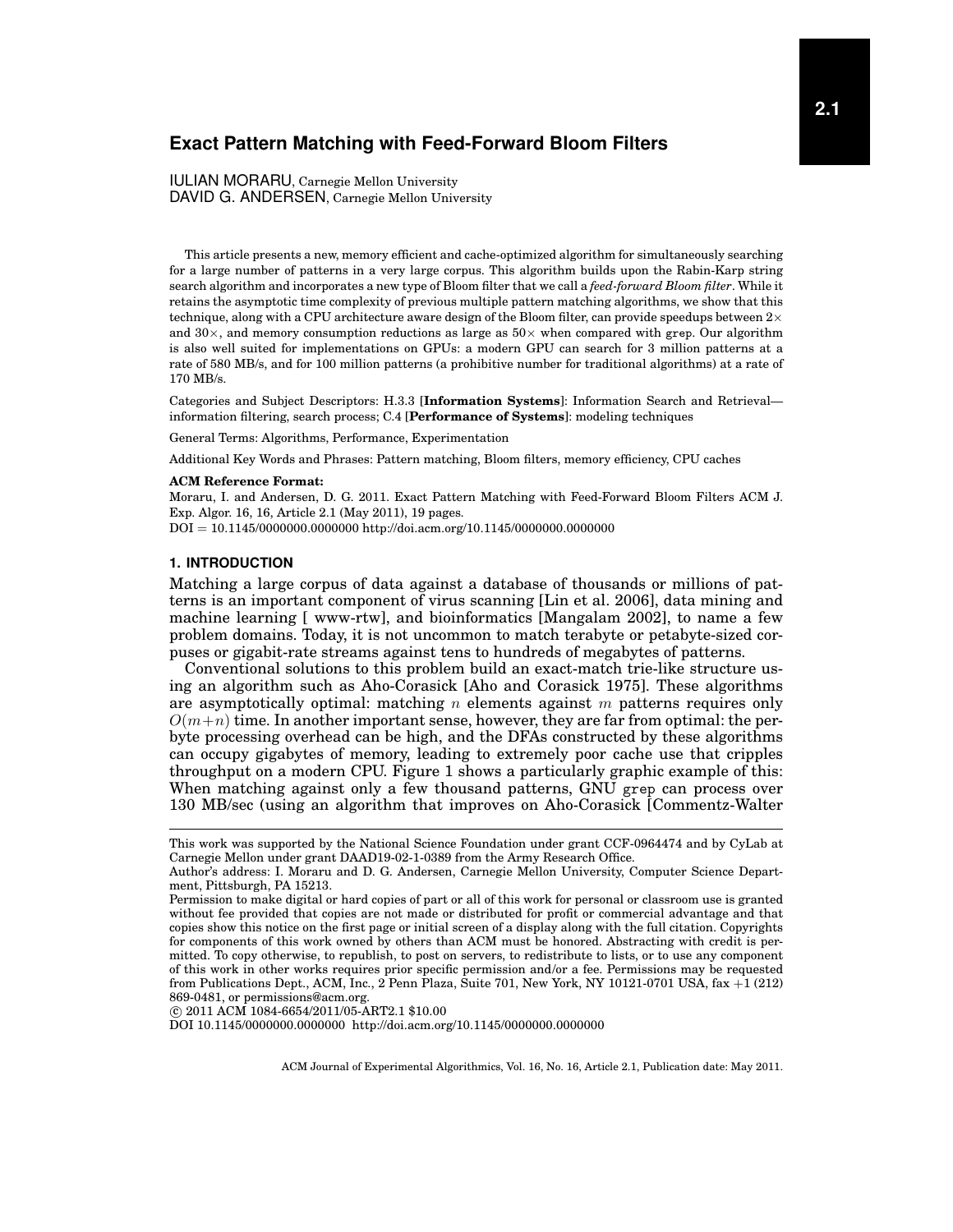[1979\]](#page-17-3)). But as the number of patterns increases, the throughput drops drastically, to under 15 MB/sec. The cause is shown by the second line in the graph: the size of the DFA grows to rapidly exceed the size of CPU caches.

Un-cached memory accesses on modern CPUs are dauntingly expensive<sup>[1](#page-1-0)</sup>. The Intel Core 2 Quad Q6600 CPU used in the above example with grep, for instance, is capable of sequentially streaming over 5GB/sec from memory and (optimistically) executing several billion instructions per second. The achieved 15MB/sec is therefore a disappointing fraction of the machine's capability.

Furthermore, there are situations when running a full-scale Aho-Corasick implementation is very expensive because memory is limited—e.g., multiple pattern matching on netbooks, mobile devices, embedded systems, or some low-power computing clusters [\[Andersen et al. 2009\]](#page-17-4). Other applications, such as virus scanning, benefit from efficient memory use in order to reduce the impact on foreground tasks.

This article makes two contributions that together can significantly boost the speed of this type of processing, while at the same time reducing its memory requirements. They both center around making more efficient use of the cache memory.

**Feed-Forward Bloom Filters:** Bloom filters [\[Bloom 1970\]](#page-17-5) have previously been used to accelerate pattern matching by reducing the size of the input corpus before an exact matching phase (in this article we refer to this exact matching phase as the "grep cleanup" phase). Feed-forward bloom filters reduce the size of the input corpus as well, but during processing, also record information about which patterns could have been matched. They then introduce a second pass filtering step where this information is used to reduce the number of patterns that must be handled during the "cleanup" phase. As a result, it reduces drastically the memory used for cleanup.

**Cache-partitioned Bloom filters:** A lookup in a typical Bloom filter involves computing  $k$  hash values for a query, and using these values as indices into a bit vector. Because the hash values must be randomly distributed for the filter to be effective, and since for millions of patterns the bit vector must be substantially larger than the cache available on modern CPUs, Bloom filter implementations have poor cache performance. Our solution to this problem is to split the Bloom filter into two parts. The first part is smaller than the largest CPU cache available (typically L2 cache) and is the only one accessed for the large majority of the lookups<sup>[2](#page-1-1)</sup>. In consequence, it will remain entirely cache-resident. The second part of the filter is larger, but is accessed infrequently (e.g., for true or false positive queries). Its role is to keep the false positive rate small. The result is that the cache-partitioned Bloom filter is as effective as the classic Bloom filter, but has much better cache performance, and is as much as  $5\times$ faster, as a result.

We describe these techniques in section [3](#page-4-0) and evaluate them in section [4.](#page-11-0) We show that pattern matching for highly redundant English text can be accelerated by  $2\times$ while consuming  $4\times$  less memory, while random ASCII text can be searched  $37\times$  faster with  $57\times$  less memory, when compared with grep.

## **2. BACKGROUND AND RELATED WORK**

## **2.1. Multiple Pattern Search.**

The classic multiple pattern search algorithm is Aho-Corasick [\[Aho and Corasick](#page-17-2) [1975\]](#page-17-2). It is a generalization of the Knuth-Morris-Pratt linear-time matching algorithm that uses a trie structure in which each node represents a state of a finite-state

<span id="page-1-0"></span> $^1 \text{On a 65 nm Intel Core 2 CPU, for example, an L2 cache miss requires 165 cycles.}$ 

<span id="page-1-1"></span><sup>&</sup>lt;sup>2</sup>Assuming that the percentage of true positive queries is small.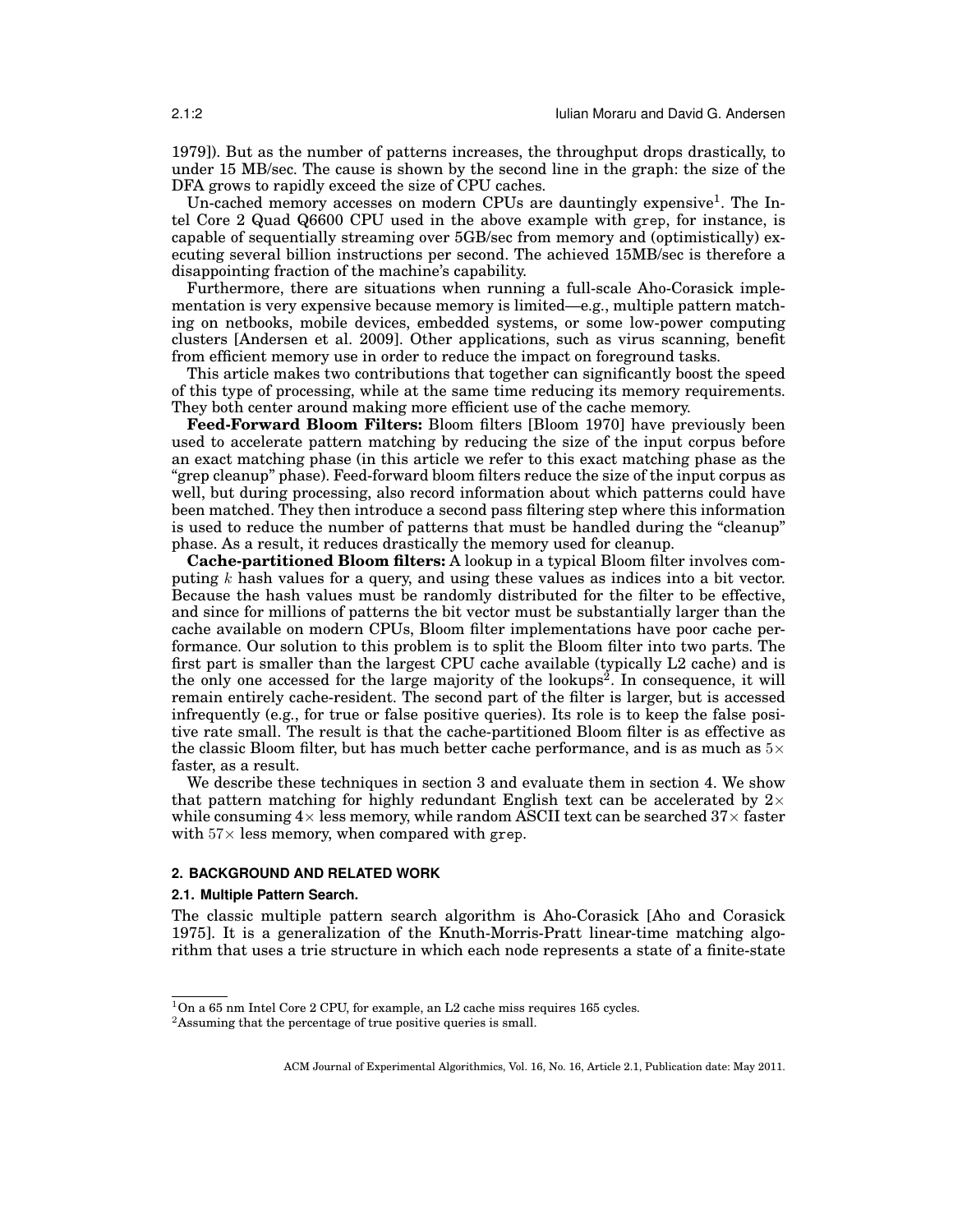

<span id="page-2-0"></span>Fig. 1. The grep processing rate and memory consumption for various numbers of patterns. The average length of the patterns is 29 characters.

machine—for each input character, the automaton goes to the state that represents the longest prefix of any match that is still possible.

The popular GNU fgrep utility uses the Commentz-Walter algorithm [\[Commentz-](#page-17-3)[Walter 1979\]](#page-17-3) for multiple string search. It combines Aho-Corasick with the Boyer-Moore single pattern matching algorithm [\[Boyer and Moore 1977\]](#page-17-6), which achieves sub-linear running time by skipping characters in the input text according to the "bad character" and "good suffix" heuristics. As illustrated in Figure [1,](#page-2-0) the size of the DFA used by Aho-Corasick-like algorithms grows quickly with the number of patterns. This increases setup time (building the trie) and reduces search speed because of poor cache performance.

Another Boyer-Moore style algorithm for multiple pattern search is the Wu-Manber algorithm [\[Wu and Manber 1994\]](#page-18-1), employed by the agrep tool. It uses the "bad character" heuristic to skip over characters in the input text. The difference is that it does so not by comparing individual characters, but by comparing the hash values of groups of consecutive characters. This algorithm is most effective for relatively small numbers of patterns—hundreds to tens of thousands of patterns. For larger numbers of patterns, it becomes more memory-hungry and thus less cache-efficient. Lin et al. show that the Wu-Manber algorithm has worse cache performance and worse overall performance than Aho-Corasick as the number of patterns increases [\[Lin et al. 2006\]](#page-17-0).

Complementary approaches to multiple pattern matching investigated the idea of encoding the text and the patterns using a compact scheme, such that a word comparison is equivalent to multiple symbol comparisons [\[Kim and Kim 1999\]](#page-17-7).

The inspiration for the work described in this article is the algorithm that Rabin and Karp presented in [\[Karp and Rabin 1987\]](#page-17-8). The patterns—which must be all of the same length—are hashed and the hash values are inserted into a set data structure that allows for fast search (e.g. a Bloom filter, a hashtable or both a bit vector and a hashtable [\[Muth and Manber 1996\]](#page-17-9)). The actual search consists of a window—of size equal to the size of the patterns—slid over the input text, and a hash value being computed for the text in the window, at each position. This value is then searched in the set of hashes computed from the patterns. If found, it denotes a possible match, which needs to be checked by comparing the string in the current window with every pattern that has the same hash value as it. The average case running time for this algorithm is linear if the hash computations required when sliding the window are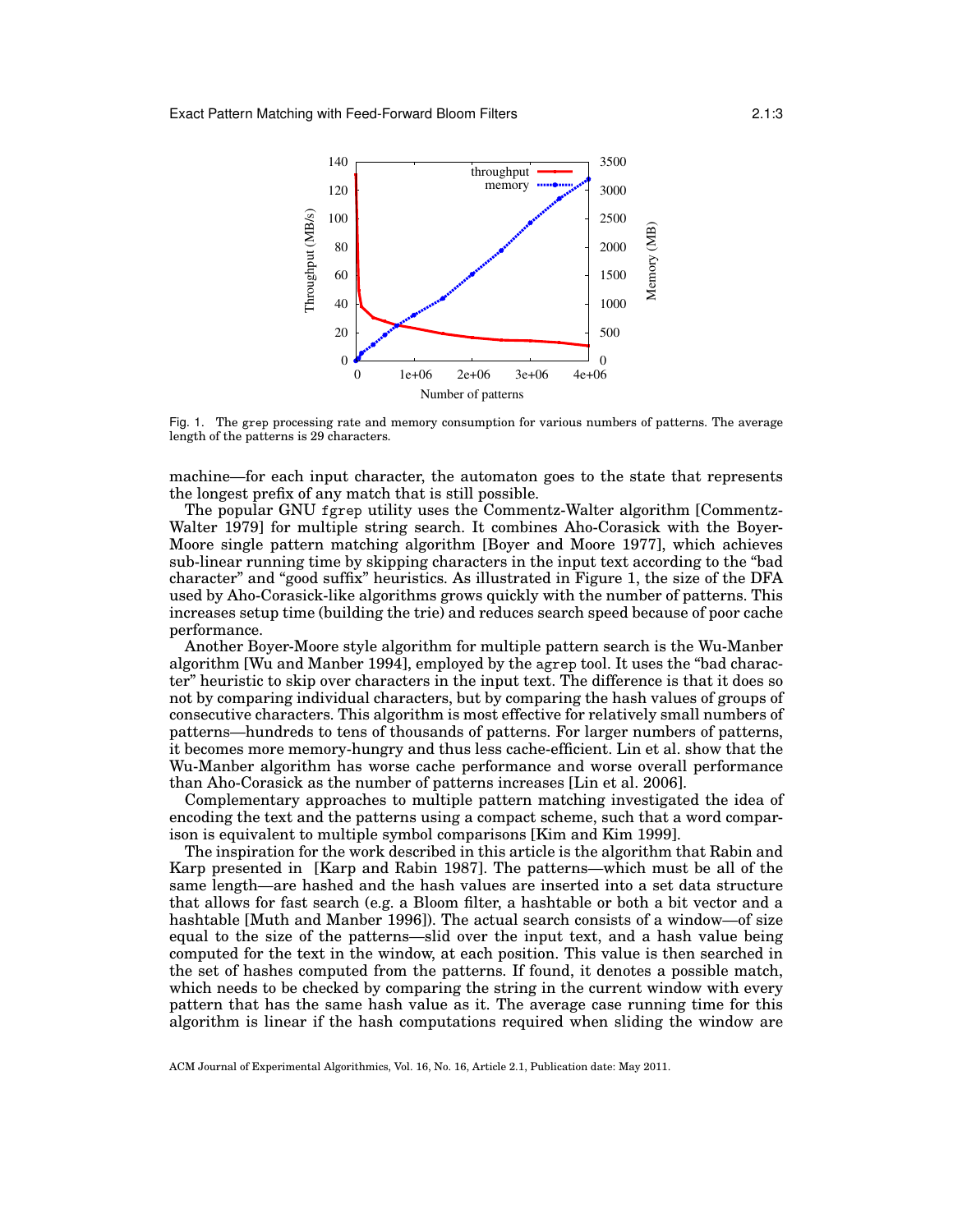done in  $O(1)$ . This can be achieved by using a rolling hash function—i.e. the hash value for the current window is computed from the hash value of the previous window, the last character in the current window, and the first character in the previous window.

In this article, we present several improvements to the basic Rabin-Karp technique. They enable fast and memory-inexpensive search for millions of patterns at once.

#### **2.2. Bloom Filters.**

A Bloom filter [\[Bloom 1970\]](#page-17-5) is a data structure used for testing set membership for very large sets. It allows a small percentage of false positives in exchange for reduced space requirements.

Concretely, for a given set S, a Bloom filter uses a bit array of size  $m$ , and k hash functions to be applied to objects of the same type as the elements in  $S$ . Each hash application produces an integer value between 1 and  $m$ , used as an index into the bit array. In the filter setup phase, the  $k$  hash functions are applied to each element in  $S$ , and the bit indexed by each resulting value is set to 1 in the array (thus, for each element in  $S$ , there will be a maximum of k bits set in the bit array—fewer if two hash functions yield the same value, or if some bits had already been set for other elements). When testing membership, the  $k$  hash functions are also applied to the tested element, and the bits indexed by the resulting values are checked. If they are all 1, the element is potentially a member of the set S. Otherwise, if at least one bit is 0, the element is not part of the set (false negatives are not possible).

The number of hash functions used and the size of the bit array determine the false positive rate of the Bloom filter. For a set with  $n$  elements, the asymptotic false positive probability of a test is  $(1 - e^{-km/n})^k$  (see section [3.2\)](#page-5-0).

The larger  $m$  is, the smaller the false positive rate. Furthermore, since hits in the Bloom filter (false or true positives) are more expensive than misses (a query can stop as soon as one hash function misses), a larger  $m$  may also improve the performance (search speed) of the filter. On the other hand, random accesses in a large bit array have poor cache performance on today's machines.

For a fixed m,  $k = \ln 2 \times m/n$  minimizes the false positive rate. In practice, however, k is often chosen smaller than optimum for speed considerations: a smaller  $k$  means computing fewer hash functions.

Improving the performance of Bloom filters has also been the subject of much research. Kirsch and Mitzenmacher [\[Kirsch and Mitzenmacher 2008\]](#page-17-10) show that computing all the hash functions as linear combinations of just two independent hash functions does not affect the false positive rate of a Bloom filter. We use this result as explained in section [3.5.](#page-10-0) Putze et al. propose *blocked Bloom filters* in [\[Putze et al.](#page-18-2) [2007\]](#page-18-2), which achieve better cache performance than regular Bloom filters by putting all the hashes of an element in the same cache line of the bit vector. This scheme is most effective for applications with a high true positive search rate—every test (positive or negative) will incur exactly one cache miss. In contrast, the cache-friendly technique that we propose in this article is intended for those applications with a low true positive rate, because, as will be explained in section [3.4,](#page-9-0) negative tests will very often incur no cache misses. Hao et al. [\[Hao et al. 2007\]](#page-17-11) use partitioned hashing (the elements are divided into groups and each group is hashed with a different set of functions) to reduce the Bloom filter fill factor, and therefore its false positive rate. This optimization is orthogonal to ours.

There exist various extensions to the Bloom filter functionality as well: *counting Bloom filters* [\[Fan et al. 1998\]](#page-17-12) allow for deletions; *bloomier filters* [\[Chazelle et al. 2004\]](#page-17-13) implement associative arrays that allow a small false positive look-up rate; *distancesensitive Bloom filters* [\[Kirsch and Mitzenmacher 2006\]](#page-17-14) are designed to answer queries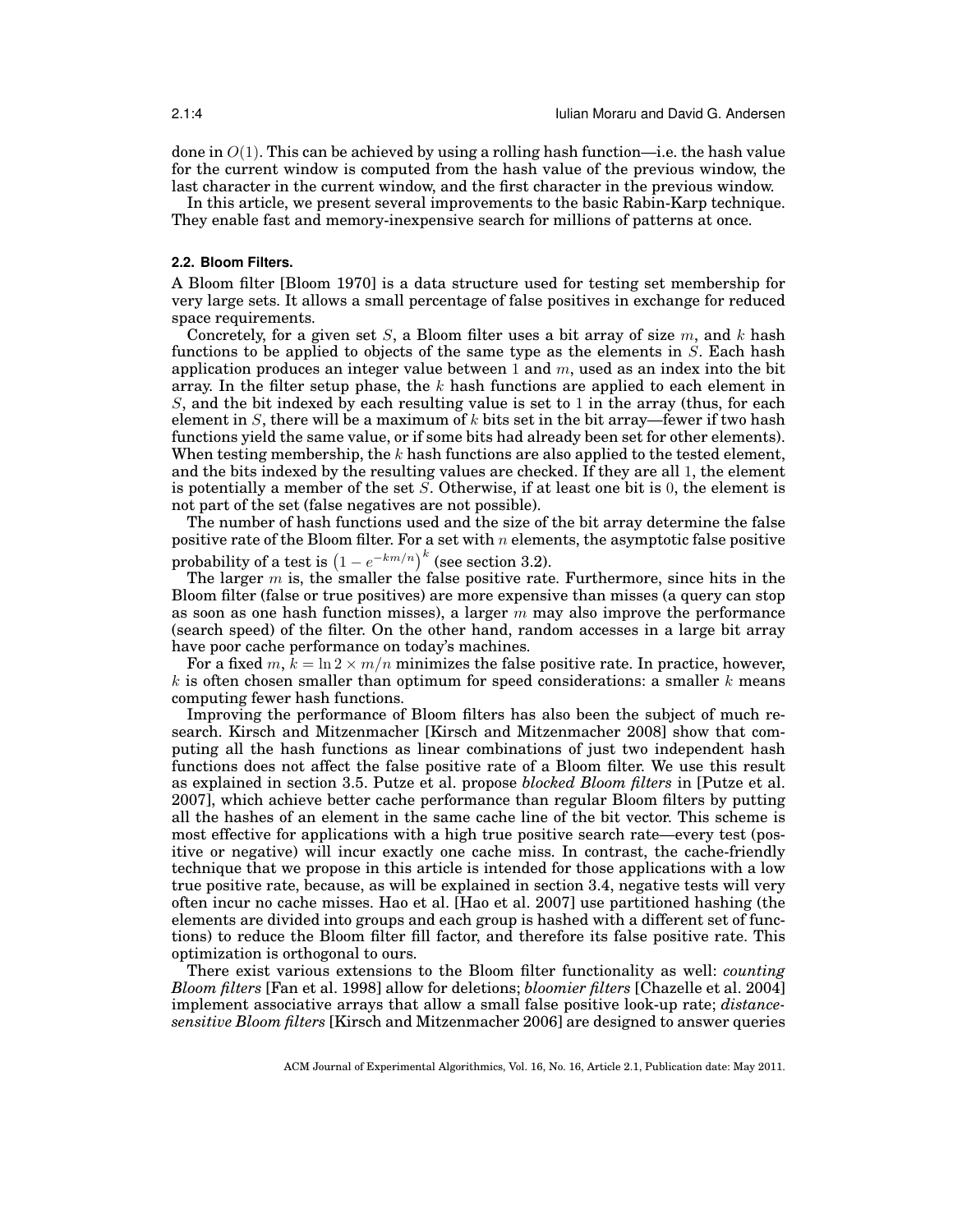

<span id="page-4-1"></span>Fig. 2. Diagram of the pattern matching algorithm using feed-forward Bloom filters.

of the type "is x close to any element in the set S" for a certain, suitable metric; *spectral Bloom filters* [\[Cohen and Matias 2003\]](#page-17-15) allow for queries on the multiplicity of items in a multiset. In section [3.2](#page-5-0) we present our own extension to Bloom filters, which we call *feed-forward Bloom filters*.

## **2.3. Comparison with Regular Expression Matching.**

The algorithm that we present in this article is applicable to fixed pattern matching. DFA based algorithms are more powerful in that they can also be used for general regular expression matching. In other work [\[Cha et al. 2010\]](#page-17-16) we have succesfully applied feed-forward Bloom filters to regular expressions that contain fixed substrings. Expanding regular expressions to multiple fixed patterns and then using feed-forward Bloom filters could also be a solution for certain workloads, and we leave exploring it for future work.

## <span id="page-4-0"></span>**3. DESIGN AND IMPLEMENTATION**

#### **3.1. Overview.**

The multiple pattern matching algorithm that we present in this article is designed to perform well for situations where a very large numbers of patterns generate a relatively small number of matches. It takes into account the memory hierarchy of modern computers.

The diagram in Figure [2](#page-4-1) presents an overview of our approach:

- (1) *Step 1: Pattern pre-processing.* First, a Bloom filter is built from the set of patterns. (2) *Step 2: Scan items using patterns.* The Bloom filter is used to scan the corpus and discard every item (e.g., line of text, if the patterns cannot span multiple lines, or input fragment) that does not generate hits in the filter and therefore cannot contain any matches. If an item matches, it is inserted into the feed-forward structure.
- (3) *Step 3: Scan patterns using the feed-forward information.* The set of patterns is scanned using feed-forward information obtained at step 2. Only those patterns for which there is a chance of a match in the filtered corpus are kept for the final phase.
- (4) *Step 4: Exact matching of corpus and patterns subsets.* At this point, all that is left to do is search for a small fraction of the initial number of patterns (i.e., the result of step 3) in a small fragment of the corpus (the result of step 2). This exact matching step can be performed quickly and with minimal memory requirements using a traditional multiple pattern matching algorithm (e.g. Aho-Corasick). Notice that the large set of patterns does not have to be memory-resident at any point during the execution of our algorithm—we only need to stream it sequentially from external media.

The starting point for our work is the combination of the Rabin-Karp algorithm and Bloom filters. This multiple pattern matching approach was augmented with two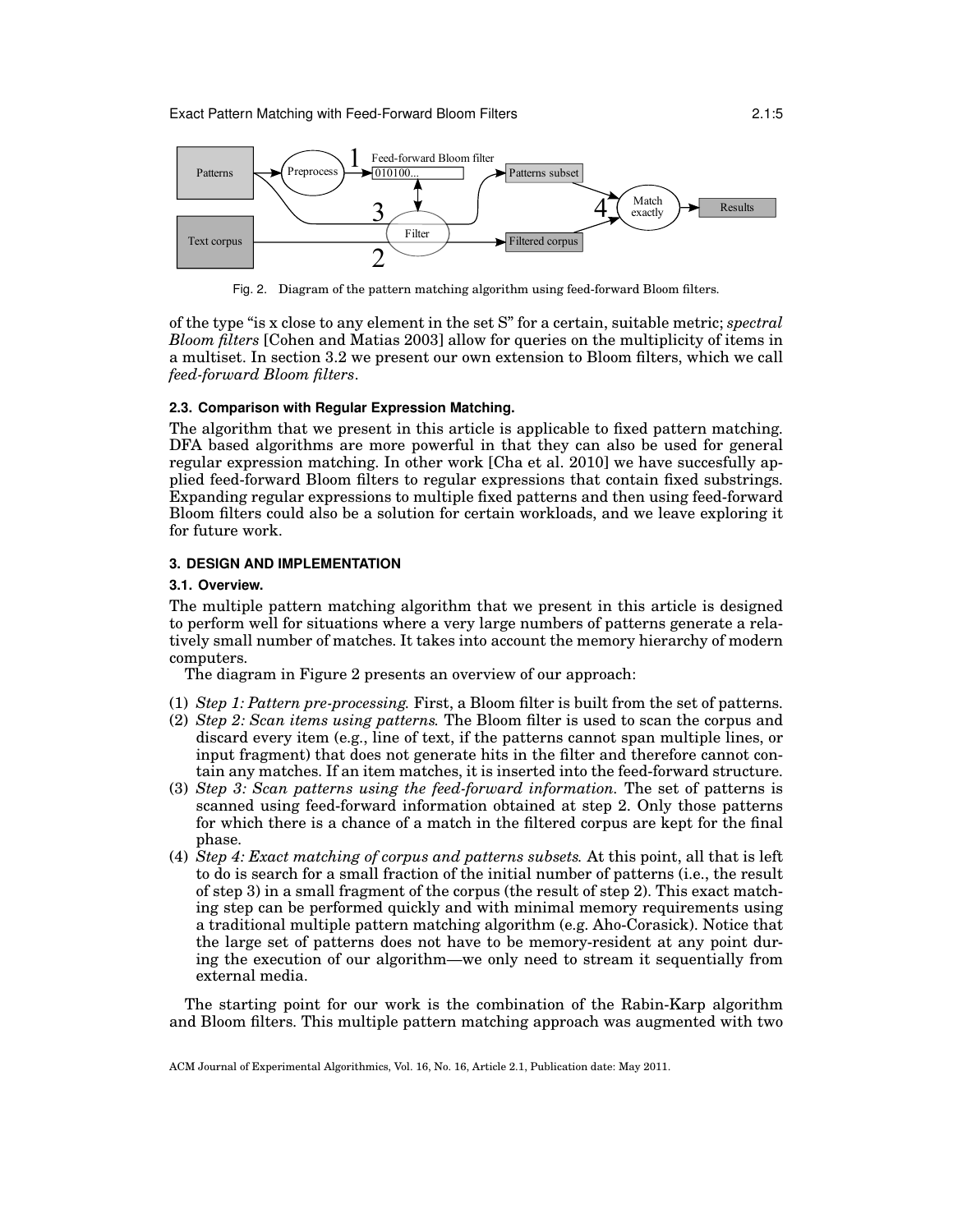techniques that improve its speed and memory efficiency: *feed-forward Bloom filters* and *cache-partitioned Bloom filters*.

We present the algorithm as a whole in this section, and then describe and evaluate the two techniques in detail. Even though they were designed to improve the performance of our algorithm, we believe that they are independently useful.

We begin by describing the traditional way of using Bloom filters in the Rabin-Karp algorithm. The patterns  $P$  represent the set that is used to build the Bloom filter. During the scan, a window of the same length as the patterns (we assume for now that all patterns are of the same length) is slid through the text and tested against the filter. A hit denotes either a true or a false positive. Distinguishing between the two can be done in two ways: (1) during the Bloom filter scan, by looking-up the string in the current window in a hash table that contains all the patterns, or (2) after the Bloom filter scan, which involves saving the regions of text (usually lines of text) that generated hits in the Bloom filter, and running an exact multiple pattern matching algorithm on only this smaller input. In both cases, the disadvantage is that all the patterns are used to build the data structures (either the hash tables or the tries), and this can be memory-inefficient.

Feed-forward Bloom filters help with the second phase exact-matching scan by providing a subset containing all the patterns that will generate matches—and possibly a small number of patterns that will not. In other words, feed-forward Bloom filters not only filter the corpus like regular Bloom filters, but also filter the set of patterns. Usually, the resulting subset contains only a small fraction of the initial number of patterns, so the memory efficiency—and therefore the speed—of the second phase exactmatching scan are drastically improved.

In practice, the patterns may not all be the same length. The solution is to take  $l$ consecutive characters of every pattern (e.g. the first  $l$  characters) and use only these substrings to build the Bloom filter. If there are patterns shorter than  $l$  characters, we will look for them in a concurrent exact matching scan. Choosing  $l$  is a trade-off between the effectiveness of the filtering phase (a large  $l$  makes the filtering more selective) and the performance of the separate exact matching scan for short patterns (a small l makes for fewer short patterns).

Another common case when filtering effectiveness may be reduced is that when a small number of patterns generate many matches. In this situation, the filtering would only discard a small percentage of the corpus text. A good way of dealing with this case is to test the frequency of the patterns in a sample of the corpus. The most frequent patterns could then be excluded from the filtering phase, and join the short patterns in a separate exact matching scan.

A pseudocode description of the algorithm is presented in Figure [3.](#page-6-0)

#### <span id="page-5-0"></span>**3.2. Feed-forward Bloom Filters.**

Bloom filters are used to test set membership: given a set  $S$ , a Bloom filter is able to answer questions of the form "is x in  $S$ ?" with a certain false positive probability (in our pattern matching application,  $x$  is a sequence of characters in the corpus, and  $S$  is the set of patterns).

*Feed-forward Bloom filters* extend this functionality. After answering a number of queries, a feed-forward Bloom filter provides a subset  $S' \subset S$ , such that:

- (1) If the query "is z in S?" has been answered and  $z \in S$ , then  $z \in S'$ .
- (2) If  $y \in S'$ , then there is a high probability that the query "is y in S?" has been answered.

To implement this functionality, feed-forward Bloom filters use two bit arrays instead of one. The first array is populated using the elements of  $S$  (e.g., the patterns to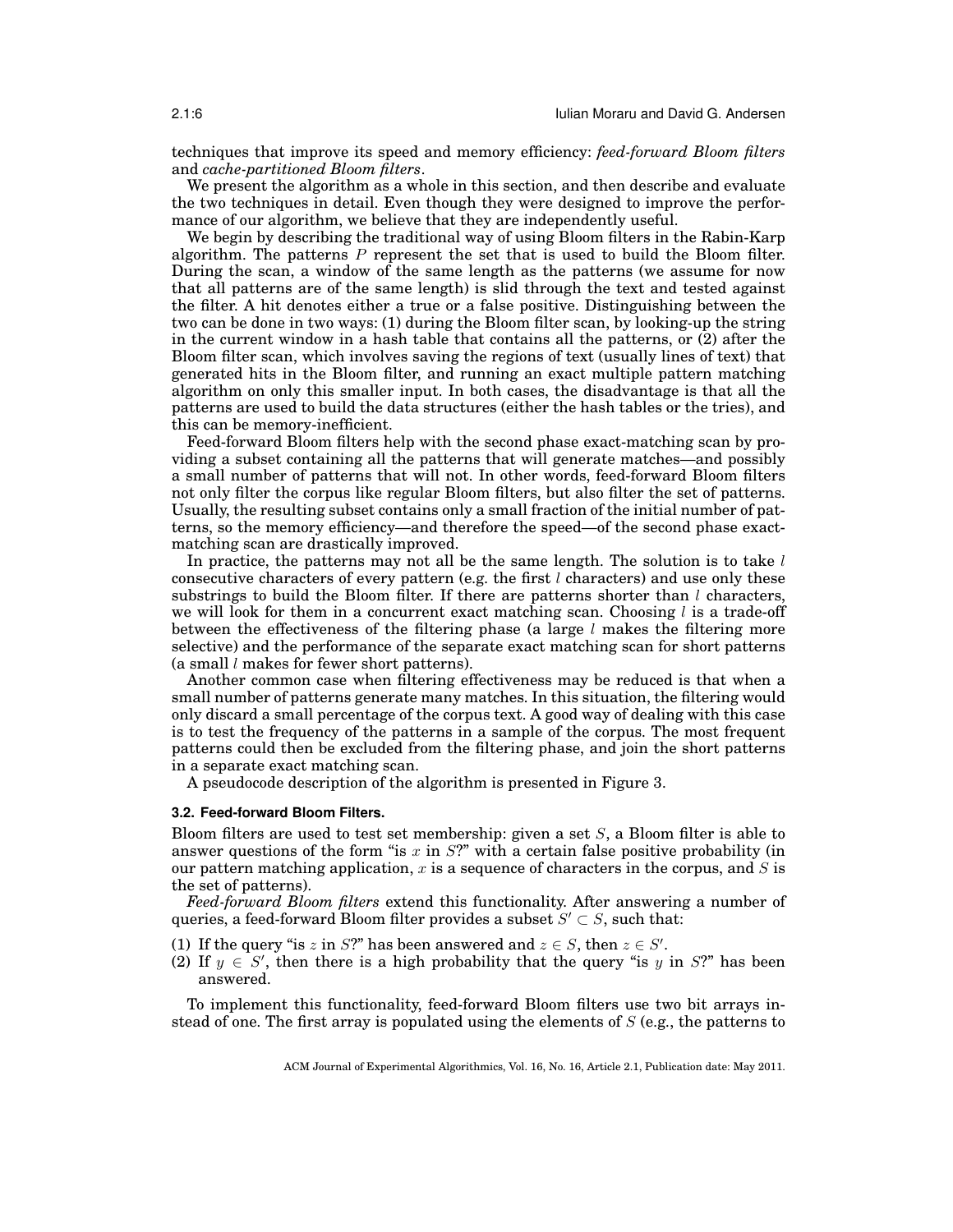Exact Pattern Matching with Feed-Forward Bloom Filters 2.1:7

 ${P}$  is the set of all fixed-string patterns}  $\{T \text{ is the set of input string elements}\}$ **Phase 1 - Preprocessing** 1. find  $F \subset P$ , the small subset of patterns that are likely to be matched very often 2. choose l, the minimum size for the patterns to be included in the Bloom filter 3. compute  $S \subset P$ , the subset of all patterns shorter than l 4. build feed-forward Bloom filter  $FFBF$  from  $P \setminus (F \cup S)$ **Phase 2 - Filtering** 1.  $(T', P') \leftarrow FFBF(T)$  {*feed-forward Bloom filter scan of corpus*  $T$ } with  $T' \subset T$  and  $P' \subset (P \setminus (F \cup S))$ **Phase 3 - Exact matching** 1.  $T_1$  ← exact\_match<sub>[F∪S]</sub>(T) {*exact matching of patterns*  $F ∪ S$  *in corpus*  $T$ }  $2. T_2 \leftarrow \text{exact\_match}_{[P']}(T')$ 3. output  $T_1 \cup T_2$ 

<span id="page-6-0"></span>Fig. 3. Pseudocode for the multiple pattern matching with feed-forward Bloom filters

be matched, as in Rabin-Karp), just like a regular Bloom filter. The second array starts with all bits 0, and is modified during the querying process: for every positive test "is x in  $S$ ?", x is inserted into a Bloom filter that uses the second array as its bit array. The second Bloom filter uses a different set of hash functions to determine which bits to set for an item, but these hash functions are efficiently computable based upon the hashing that was done to test for membership in the first Bloom filter (section [3.5\)](#page-10-0). After a number of queries,  $S'$  is obtained by testing every item in  $S$  against the second Bloom filter, and putting all the items that generate positive results in  $S'$ .

In our implementation, we size the second array the same as the first, but their sizes can be adjusted independently.[3](#page-6-1) Because this algorithm is designed for workloads in which positive matches are rare, the total time required for inserting entries into the second Bloom filter is very small.

To understand why this approach is correct, consider that the query "is  $x$  in  $S$ ?" has been answered for a certain  $x \in S$  (so the answer must have been positive). Then, according to the procedure described above,  $x$  was inserted into the second Bloom filter. In the next phase, when all the elements in  $S$  are queried against the second Bloom filter, x will generate a hit and will be included in  $S'$ .

The *feed-forward false positives* are those items in S' that were not queried against the first Bloom filter. In pattern matching these false positive items are patterns that we must match against in the cleanup phase, even though no corpus fragment could successfully match them. Given an item  $y \in S$  which was not queried against the Bloom filter, what is the probability that  $y$  will be inserted in  $S'$ ?

This false positive rate depends on the standard Bloom filter parameters: the number of items inserted into the filter, the number of hash functions, and the array size. Furthermore, recall that an item is inserted into the second Bloom filter if and only if it matches the first Bloom filter. The feed-forward false positive rate therefore also depends on the number of items tested against the first Bloom filter multiplied by the match rate of the first filter.

Assume for now that true postives (items that actually match a pattern that we care about) are rare. Let  $m$  be the number of bits in the first array, let  $k$  be the number of

<span id="page-6-1"></span> ${}^{3}$ In an earlier version of this algorithm, we used the same hash functions for the two filters to avoid additional computation. Doing so, however, substantially increases the false positive rate of the pattern-filtering phase.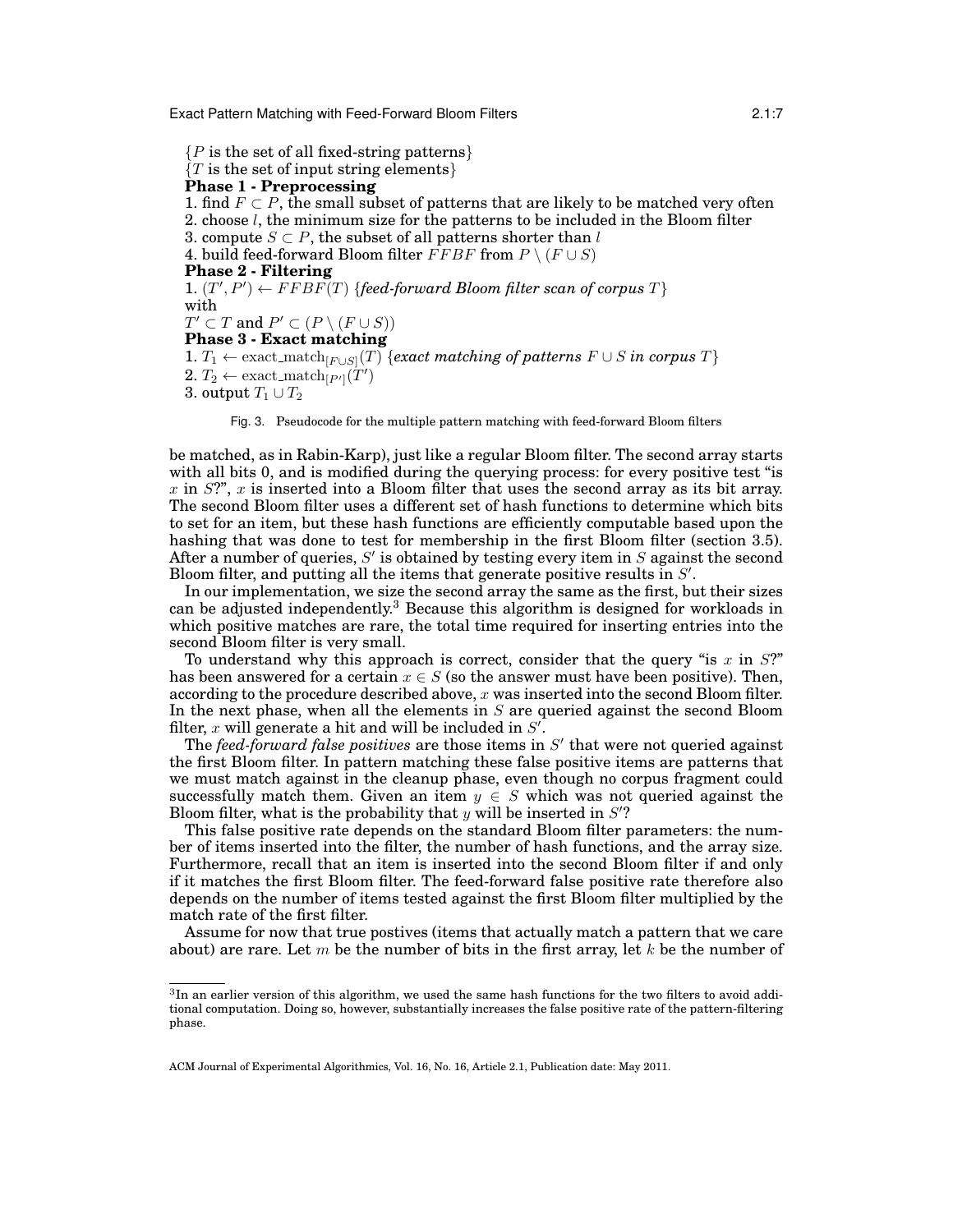hashes used for every item insertion/search in it, and let  $m'$  and  $k'$  be the corresponding parameters for the second Bloom filter. If  $n = |S|$  is the number of items inserted, then the false positive probability of the first filter is  $P_{FP}^{filter1} = function(n, m, k)$ . The feed-forward false positive probability will then be  $P_{FP}^{filter2} \approx function(P_{FP}^{filter1} \times$ number of queries,  $m', k')$  (we explain the approximation below).

Assuming perfectly uniform hash functions, after inserting  $n$  items into the first Bloom filter, the probability that any particular bit is still 0 in the first array is:  $P_0 =$  $\left(1-\frac{1}{m}\right)^{kn}$ . The probability of a false positive when searching in the Bloom filter is then:

$$
P_{FP} \equiv P_{FP}^{filter1} = (1 - P_0)^k = \left(1 - \left(1 - \frac{1}{m}\right)^{kn}\right)^k
$$

We begin by ignoring true positives (in most applications the number of true positives is negligible when compared to the number of false positives), but we factor them in in the next section. For now, we consider  $P_{hit} = P_{FP} + P_{TP} \approx P_{FP}$ . We approximate the probability that a bit is 0 in the second array, after  $w$  queries, by using the expectation for the number of false positive queries in the first filter  $(w \cdot P_{FP})$ :

$$
P'_0 \approx \left(1 - \frac{1}{m'}\right)^{k'wP_{FF}}
$$

Thus, the probability that an item in  $S$  will be selected to be part of  $S'$  (as a feedforward false positive) is:

$$
P_{feed - fwdFP} \equiv P_{FP}^{filter2} = (1 - P_0')^{k'} \approx
$$
\n
$$
\left(1 - \left(1 - \frac{1}{m'}\right)^{k'w\left(1 - e^{-kn/m}\right)^k}\right)^{k'} \approx
$$
\n
$$
\left(1 - e^{-k'\frac{w}{m}\left(1 - e^{-kn/m}\right)^k}\right)^{k'}
$$

This expression is represented in Figure [4](#page-8-0) as a function of  $w/m$ , for different values of k and  $m/n$ , in the case where  $k' = k$  and  $m' = m$ . The feed-forward false positive probability is small, and it can be drastically reduced by small adjustments to the feedforward Bloom filter parameters: For example, consider a target feed-forward falsepositive probability of 1% when searching for 3 million patterns (i.e., we want around 30,000 patterns for exact matching). With 10 MB bit vectors and five hash functions for each bit vector ( $k = k' = 5$ ) we can scan 67 GB of text and not surpass the target feed-forward false positive probability. With 10 MB bit vectors and  $k = k' = 6$ , we can scan 156 GB of text. With 20 MB bit vectors and still six hash functions we can scan 14 terabytes of text and still select only under 1% of the patterns for exact matching.

#### <span id="page-7-0"></span>**3.3. Factoring in True Positives.**

Intuitively, it is not the number of true positive tests (against the first Bloom filter) that affects the feed-forward false positive rate, but the percentage of items that generate them. For example, if only one item generates all the true positives, then at most  $k'$ bits will be set in the second bit array.

Assume that there are  $n'$  items from  $S$  that will generate true positives (we usually expect  $\frac{n'}{n}$  $\frac{n}{n}$  to be small). Then the probability that a bit is 1 in the second bit array because of the true positive tests is: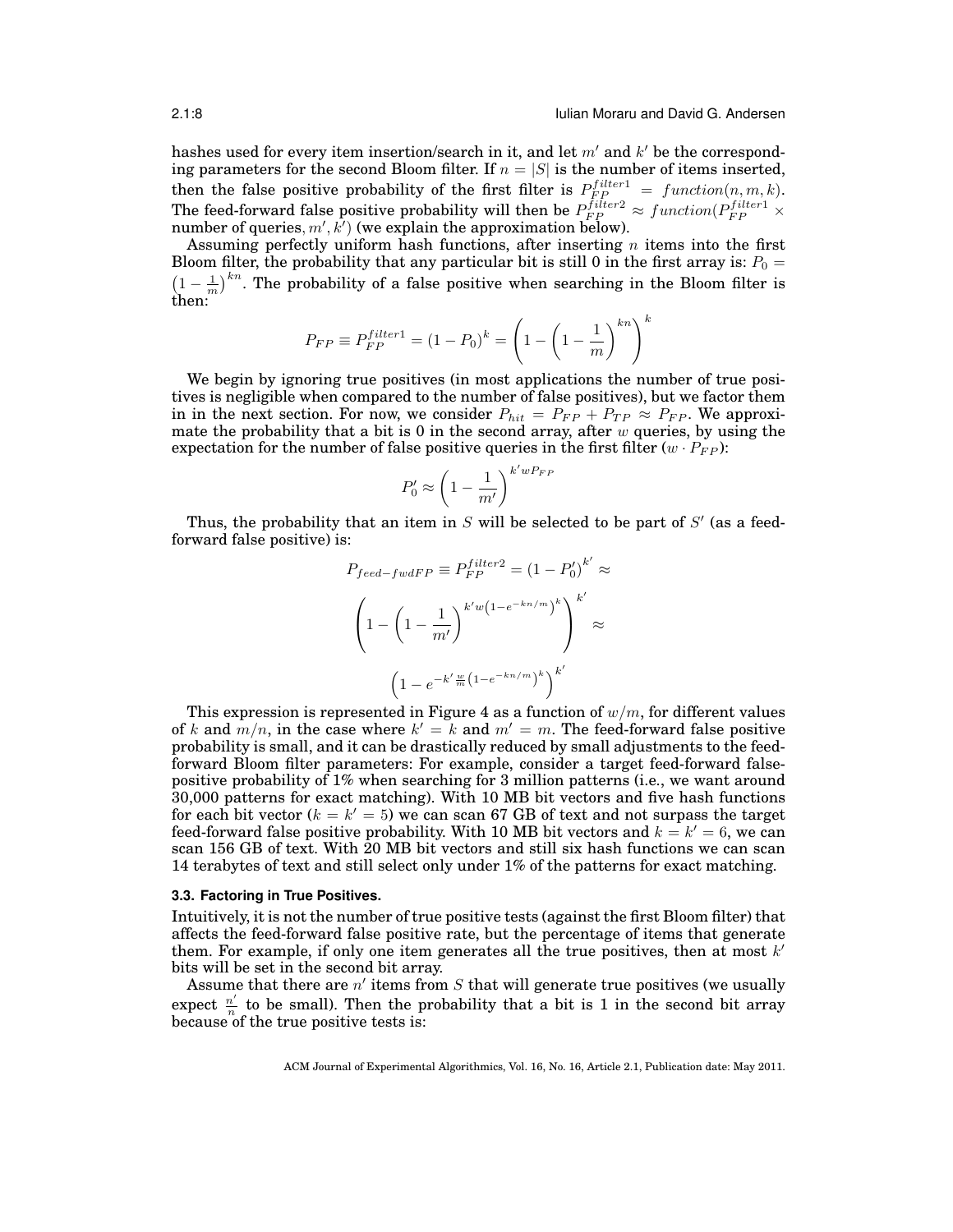

<span id="page-8-0"></span>Fig. 4. The feed-forward false positive rate as a function of  $w/m$  for  $m/n = 20$  and varying k (left), and  $k = 4$  and varying  $m/n$  (right). For both cases we consider  $k' = k$  and  $m' = m$ .



<span id="page-8-1"></span>Fig. 5. The feed-forward false positive rate as a function of  $w/m$  for  $m/n = 20$  and varying k (k' = k and  $m<sup>j</sup> = m$ ). The dashed lines show the effect of 50% of the items generating true positives. Note that the Y axis uses a logarithmic scale.

$$
P'_{1,TP} = 1 - \left(1 - \frac{1}{m'}\right)^{k'n'}
$$

In conclusion, the probability that a bit is set in the second array, after  $w$  tests that are not true positives and any number of tests that are true positives, is:

$$
P_1' = P_{1,TP}' + (1 - P_{1,TP}') (1 - P_0')
$$

where  $P'_0$  has the expression presented in the previous section.

The probability of a feed-forward false positive becomes:

$$
P_{feed-fwdFP} = (P'_1)^{k'}
$$

Figure [5](#page-8-1) presents the same cases as the first graph in Figure [4,](#page-8-0) and shows how the feed-forward false positive rate is affected if  $\frac{n'}{n} = 0.5$ . We conclude that the effect of the true positives is small even if a relatively large percent (50%) of patterns are present in the corpus.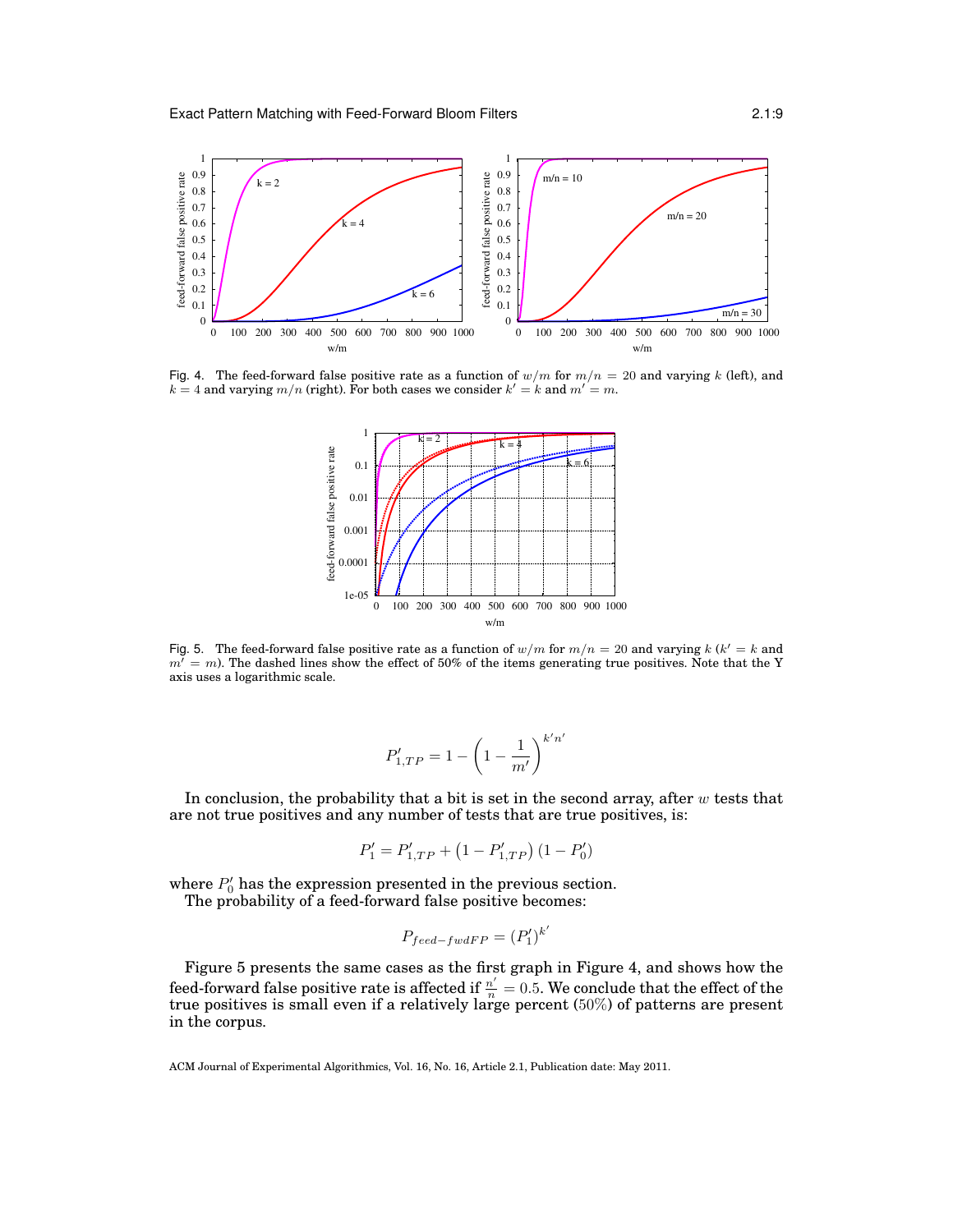### <span id="page-9-0"></span>**3.4. Cache-partitioned Bloom Filters.**

Consider a machine with a simple memory hierarchy: a small cache memory<sup>[4](#page-9-1)</sup> that can be accessed rapidly and a large main memory that is accessed more slowly. In the cases we examine, hits in the Bloom filter are rare. A Bloom filter miss requires one or more lookups in the bit array, where the expected number of lookups is approximately inversely proportional to the fraction of bits that are  $set<sup>5</sup>$  $set<sup>5</sup>$  $set<sup>5</sup>$ —the filter returns "NO" when it finds the first 0 bit. These lookups, therefore, have a computational cost to hash the data and compute the Bloom filter bit index, and a memory lookup cost that depends upon whether the lookup hits in L2 cache and whether it incurs a TLB miss. Because of the large cost penalty for cache misses, reducing the number of cache misses for negative Bloom filter lookups can substantially reduce the total running time. We therefore propose an improvement to Bloom filters that we call *cache-partitioned Bloom filters*.

The bit array for a cache-partitioned Bloom filter is split into two components: a small bit array that fits completely in cache and a large bit array that resides only in main memory. The first s hash functions hash into the small cache-resident array, while the other  $q = k - s$  functions hash only into the non-cache-resident part. Unlike for the regular Bloom filter, in cache-partitioned filters most accesses are made to the part that resides in cache: the first bits checked are always in cache, and most of the time one of them will be 0, which will allow the lookup to abort.

*Cache behavior*. We assume that the cache uses an approximation of least-recentlyused with some degree of set associativity ( $\geq$  2). As a result, pages for the cacheresident part of the filter are likely to remain in cache. We ensure this further by doing non-temporal reads<sup>[6](#page-9-3)</sup> when accessing the non-cache resident part of the bit array.

*TLB behavior*. We use the large pages support available in most modern processors to ensure that the number of pages required by the bit array is smaller than the number of TLB entries. Avoiding TLB miss penalties improves speed by approximately 15% (see section [4.3\)](#page-13-0). This optimization also simplifies our analysis because it lets us ignore TLB effects.

Let c be the size of the cache-resident component of the bit vector, and  $m$  the size of the non-cache-resident component. After inserting  $n$  patterns into the filter, the probability that any particular bit is 1 in the cache resident part is:  $P_{1c} = 1 - \left(1 - \frac{1}{c}\right)^{sn}$ . For the non-resident part, the corresponding probability is:  $P_{1m} = 1 - \left(1 - \frac{1}{m}\right)^{qn}$ . If  $t_c$ is the time required by a cache hit, and  $t_m$  the time spent for every cache miss, then the expected time spent per Bloom filter lookup is:

$$
E[t_{lookup}] = t_c + t_c P_{1c} + t_c P_{1c}^2 + \dots + t_c P_{1c}^{s-1} +
$$
  

$$
t_m P_{1c}^s + t_m P_{1c}^s P_{1m} + \dots + t_m P_{1c}^s P_{1m}^{q-1} =
$$
  

$$
t_c \frac{1 - P_{1c}^s}{1 - P_{1c}} + t_m P_{1c}^s \frac{1 - P_{1m}^q}{1 - P_{1m}}
$$

To refine this model further, note that for CPUs that perform branch prediction, the branch predictor will be wrong every time a bit vector access hits a set bit, thus incurring a branch misprediction penalty  $t_p$ . The expected lookup time becomes:

$$
E[t_{lookup}] = t_c \frac{1-P_{1c}^s}{1-P_{1c}} + t_m P_{1c}^s \frac{1-P_{1m}^q}{1-P_{1m}} +
$$

<span id="page-9-1"></span><sup>4</sup>For a multi-level cache hierarchy this will usually be the largest cache.

<span id="page-9-2"></span> $5$ More precisely, the expected number of lookups is the sum of a geometric progression with common ratio equal to the fraction of bits set to 1.

<span id="page-9-3"></span> $6W$ e accomplish this using non-temporal prefetches with the prefetchNTA instruction available for Intel CPUs.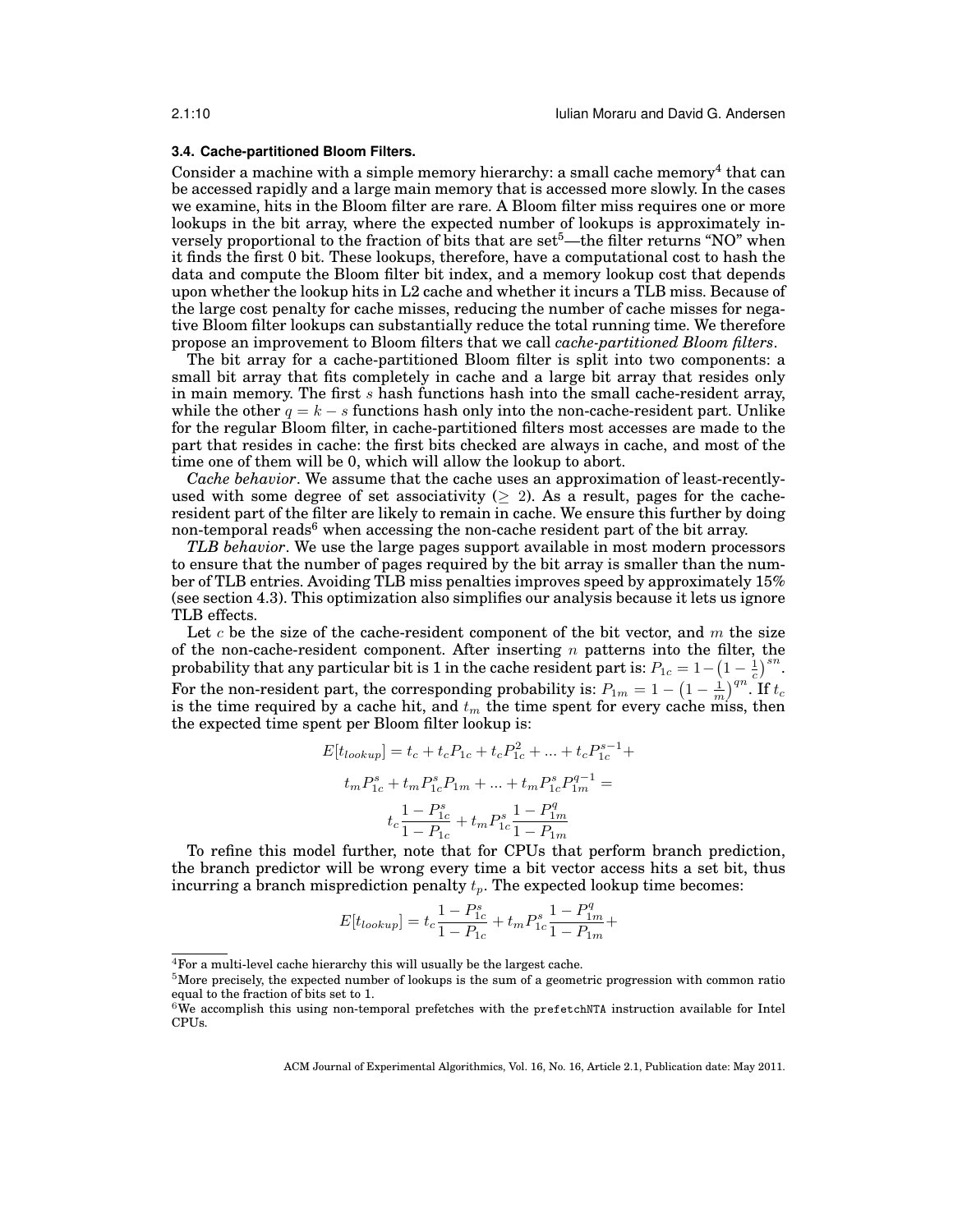Exact Pattern Matching with Feed-Forward Bloom Filters 2.1:11

$$
t_p \left( \frac{1 - P_{1c}^s}{1 - P_{1c}} - 1 + P_{1c}^s \frac{1 - P_{1m}^q}{1 - P_{1m}} \right)
$$

This expression can be used to predict the best values for the parameters of cachepartitioned Bloom filters, as shown in seciton [4.5.](#page-15-0) Note that it is not sufficient to simply choose the s that minimizes the false positive rate for the cache-resident part of the filter: because cache accesses are not free, often it will be faster to choose a smaller  $s$ , thus drastically reducing the overall number of cache accesses for negative tests, even if it will cause a slight increase of the overall number of memory accesses (i.e., cache misses) for both positive and negative tests.

### <span id="page-10-0"></span>**3.5. Fast Rolling Hash Functions.**

Besides the cache behavior, another possible bottleneck in a Bloom filter implementation is the computation of the hash functions.

When using Bloom filters for scanning text, most implementations employ rolling hash functions to easily update the hash values based on the characters sliding out of, and into the current window. The classic rolling hash function used in the Rabin-Karp algorithm computes the hash value of a string as the value of the corresponding ASCII sequence in a large base. This computation, however, requires multiplications and the expensive modulo operation, and can thus have a high overhead.

An inexpensive and effective rolling hash method is hashing by cyclic polynomials [\[Cohen 1997\]](#page-17-17). It uses a substitution box to assign random 32-bit values to characters, and combines these values with bit-wise rotations and the exclusive-OR operation, avoiding expensive multiplications and modulo operations.

In our implementation, we use cyclic polynomial hashing to obtain two distinct hash values for each window. We then use the idea of Kirsch and Mitzenmacher [\[Kirsch and](#page-17-10) [Mitzenmacher 2008\]](#page-17-10) and quickly compute all the other hashes as linear combinations of these two values. Our hash computations are therefore very efficient.

#### <span id="page-10-1"></span>**3.6. Feed-Forward Bloom Filters on GPUs**

Graphics processing units (GPUs) have many more processing cores than normal processors (hundreds), and they boast very high aggregate memory bandwidth (tens to hundreds of gigabytes per second). These characteristics make GPUs very well suited for running the feed-forward Bloom filter algorithm. We demonstrate this with a straightforward implementation for the CUDA architecture: When scanning the corpus, each n-gram is hashed and tested against the first Bloom filter by a separate CUDA thread. Similarly, each pattern is then tested against the second Bloom filter by a separate CUDA thread in the pattern filtering stage. The first Bloom filter is maintained in texture memory—which is faster to read, but read-only—while the corpus data, the second Bloom filter and the results are kept in global memory. To hide the latency of transferring data between the host machine and the GPU device, GPU processing overlaps with data transfers. Experimental results for this implementation are presented in section [4.4.](#page-15-1)

Besides the benefit of massive parallelism for hash computations, the feed-forward Bloom filter algorithm also takes advantages of the large number of memory accesses that can be performed in parallel on GPUs. Thus, the GPU implementation doesn't need to rely on a fast but small cache memory to boost the bit vector lookups, as is the case for the implementation for regular architectures. This is important because the size of the cache (on the order of megabytes) imposed a limit on how many patterns could be searched effectively—i.e., the number of patterns that could be inserted into the cache-resident part of the Bloom filter. With GPUs, this limit is now the total size of available device memory (gigabytes for modern GPUs), so we can search for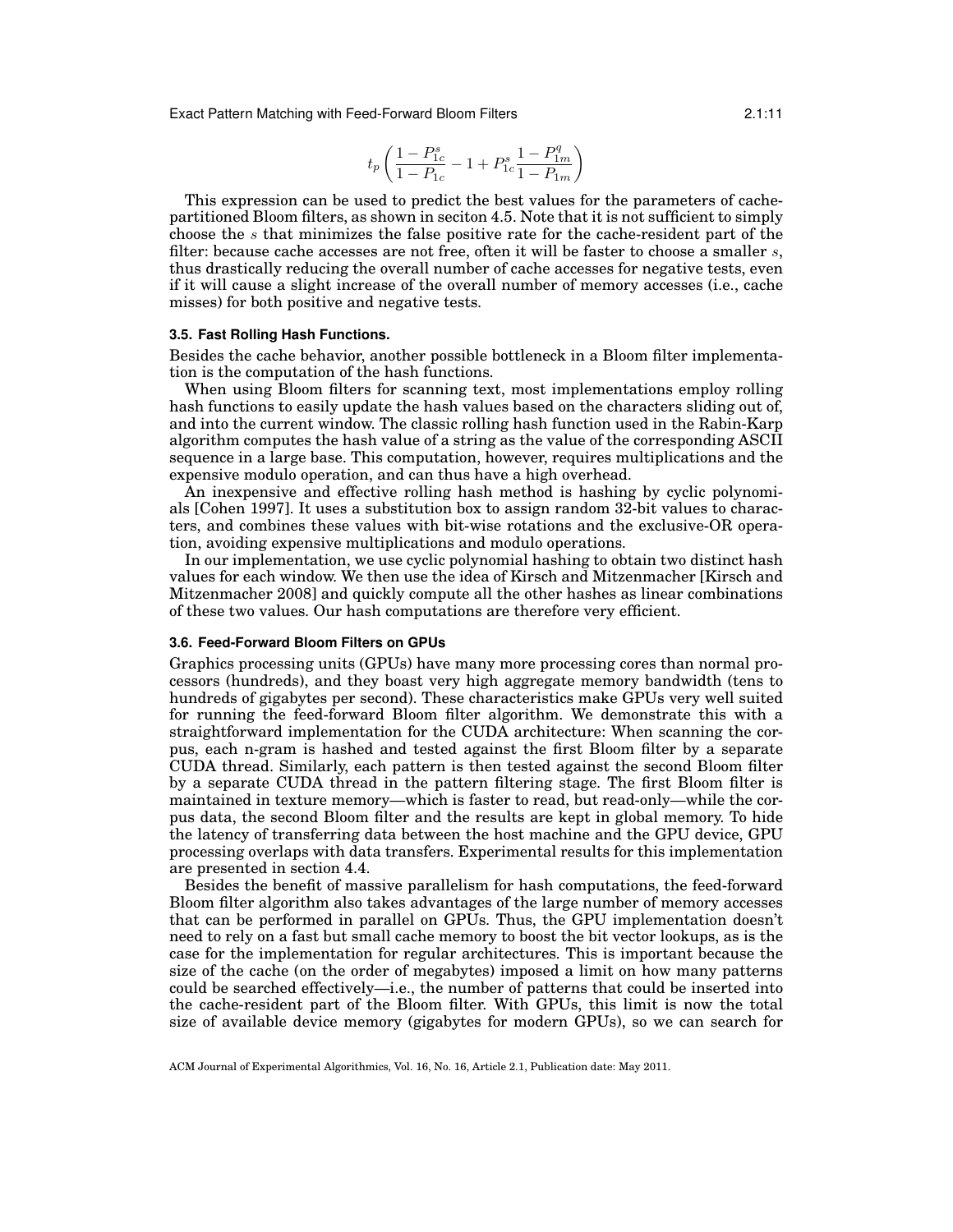hundreds of millions of patterns at the same time and still have high performance (see section [4.4\)](#page-15-1).

## <span id="page-11-0"></span>**4. EVALUATION**

Except for the GPU experiments described in section [4.4,](#page-15-1) we run our tests on a 2.4 GHz Intel Core 2 Quad Q6600 CPU with split 8 MB L2 cache (each core has access to only 4 MB), and 4 GB of RAM memory. The optimal cache-partitioned configuration for this setup is: 2 MB and two hash functions for the resident part, 32 MB and three hash functions for the non-resident part (see section [4.5](#page-15-0) for details about choosing these parameters). For the feed-forward Bloom filter, both bit vectors have the same size. We only use one CPU core for every test in order to maintain the fairness of the comparison with the single-threaded grep. All tests are performed with a warm file system buffer cache. Every time we compare with grep, we discount the grep initialization time. The results were averaged over four runs and the standard deviation was always smaller than 5% of the mean.

### <span id="page-11-2"></span>**4.1. Overall Performance.**

We compare our algorithm with grep version 2.5.4, run as fgrep, which is optimized for fixed-string patterns. We use cache-optimized feed-forward Bloom filters for the first phase, and grep for the second phase. We report aggregate throughput and memory consumption. In this comparison we use the following three workloads:

**Read the Web:** The Read the Web project [\[ www-rtw\]](#page-18-0) aims at building a probabilistic knowledge base using the content of the Web. The workload that we use in our evaluation consists in determining semantic classes for English words by putting those words in phrases with similar structure and finding the relative frequencies of these phrases in Web documents. In total, there are approximately 4.5 million phrases that we search in 244 MB of Web documents. Note that, because of the way they were built, these phrases (patterns) are very similar, which means that this workload is almost the best case for grep and the worst case for the feed-forward Bloom filter. Around 85% of these patterns are over 19 characters, so we choose a 19 character substring of each phrase (that is long enough) to put in the Bloom filter. For each phrase we choose the substring that is least frequent in the entire set of phrases (so it is the most representative for that particular phrase) to reduce the false positive probability. The results presented in Figure [6](#page-12-0) are for phrase sets that do not contain any short patterns. Since the distribution of pattern lengths is highly application-specific, we present results for experiments with short patterns separately, in section [4.2.](#page-13-1)

**Random ASCII text:** We search for random 19-character strings consisting of printable ASCII characters in a random corpus. Each line of the corpus has 118 characters (resulting in 100 Bloom filter lookups per line) and there are one million lines in the corpus. Since there is no redundancy in the patterns, and the probability that a pattern will be found in the corpus is very small, this workload represents the best case for Bloom filters, but the worst case for grep. The results are presented in Figure [7.](#page-12-1)

**DNA:** This consists in looking for 200,000 random DNA sequences of various lengths in the genomes of three strains of Streptococcus Suis [\[ www-ssuis\]](#page-18-3) [7](#page-11-1) . Our goal is to assess the limitations of our approach for a potentially important application which has the property that the alphabet is very small (four base pairs). Our method (feedforward, cache-partitioned Bloom filter in the first phase and grep in the second) performs increasingly better for DNA sequences larger than 10 base pairs—it generates a  $17\times$  speedup for 15 base pairs.

<span id="page-11-1"></span><sup>7</sup>We do not claim this to be representative of workloads in bioinformatics, even though popular sequence alignment algorithms, such as BLAST, start with a multiple-patterns matching phase.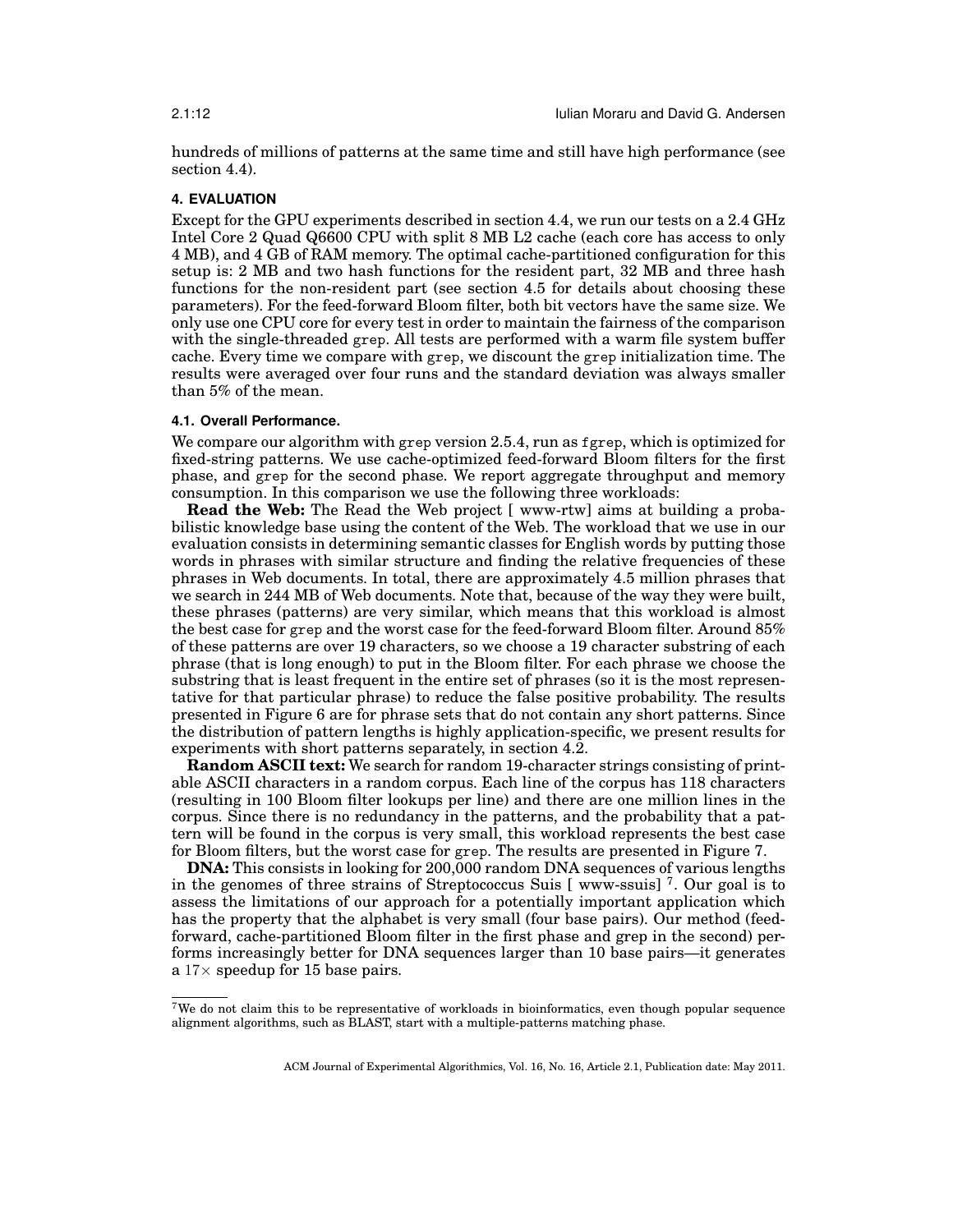

<span id="page-12-0"></span>Fig. 6. Comparison between scanning text with cache-partitioned Bloom filters, feed-forward Bloom filters and grep for the Read the Web workload. The CPBF and FFBF throughputs include the first (filter) and second (grep cleanup) phase. The FFBF also contains the cache-partitioned optimization (i.e., FFBF is a cache-partitioned feed-forward Bloom filter, whereas CPBF is just a cache-partitioned Bloom filter).



<span id="page-12-1"></span>Fig. 7. Comparison between scanning text with cache-partitioned Bloom filters, feed-forward Bloom filters and grep for the random ASCII text workload. The CPBF and FFBF throughputs include the first (filter) and second (grep cleanup) phase. The FFBF also contains the cache-partitioned optimization (i.e., FFBF is a cache-partitioned feed-forward Bloom filter, whereas CPBF is just a cache-partitioned Bloom filter). At 2.5 million random ASCII patterns, grep runs out of memory on our system.

The memory requirements of the two approaches  $(FFBF + grep)$  versus simple grep) for the Read the Web and random text workloads are also compared in Figure [6](#page-12-0) and Figure [7.](#page-12-1) The cache-partitioned Bloom filter without the feed-forward technique  $(CPBF)$  + grep requires only 34 MB of memory more than grep—i.e., the size of the bit vector.

As expected, feed-forward Bloom filters are much better than grep for the random text workload. Grep builds a very large DFA because the alphabet is large and all symbols occur in the pattern set with almost equal frequency, while the feed-forward Bloom filter only needs to run the first pass, since there are no patterns false positives (even if there are false positive matches in the corpus).

The Read the Web scenario is more favorable to grep because there are many similar patterns, so the number of patterns that must be checked in the second phase is relatively large (50 thousand out of 4 million). This scenario also shows that the cache-partitioned Bloom filter can be faster without the feed-forward technique when the pattern filtering is less effective (i.e., when many patterns are selected for exact matching). In this case, the exact matching process may not fit as well in the CPU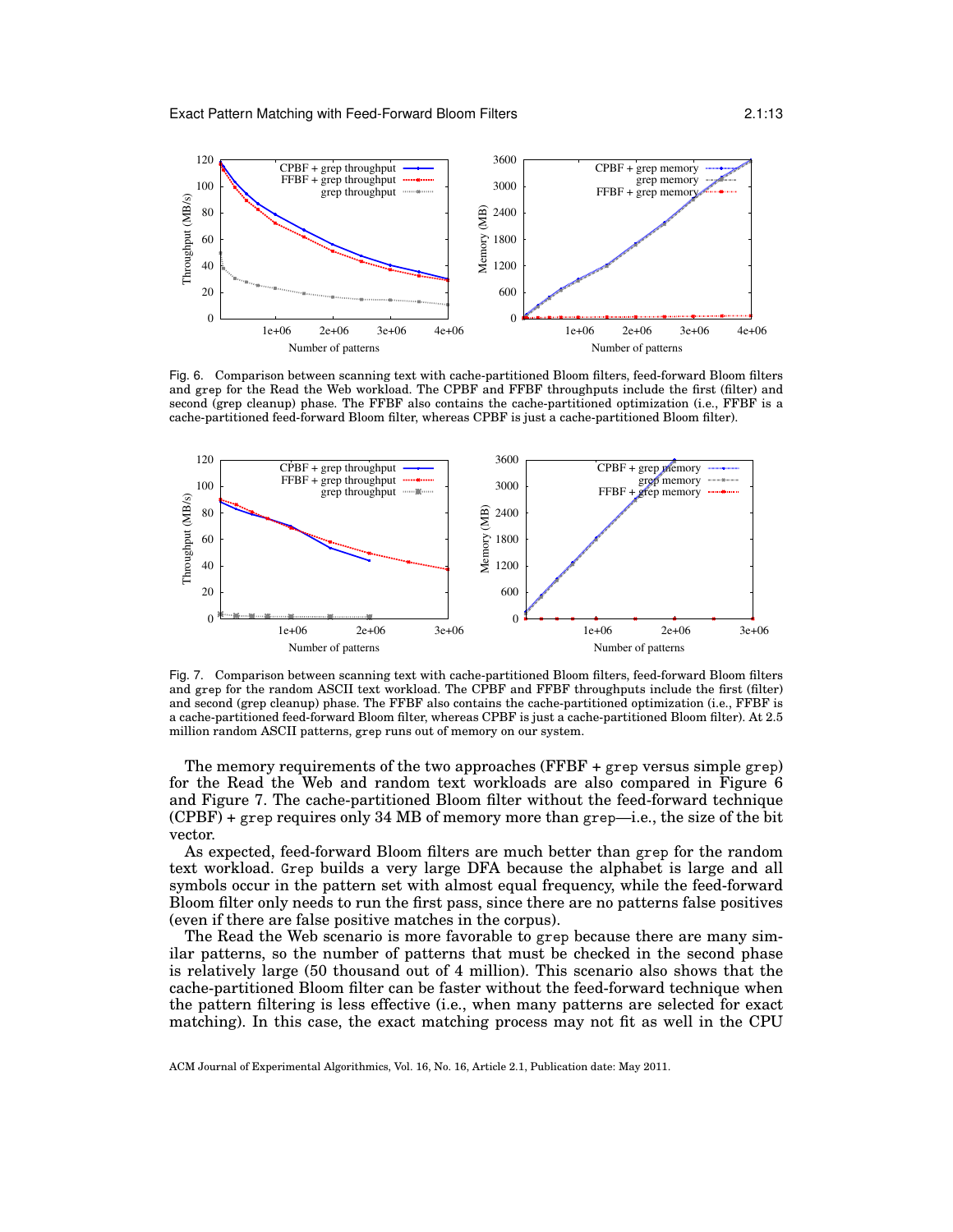caches, resulting in a smaller speed improvement, while pattern filtering itself will take more time, and so will initializing the exact matching process with the filtered patterns. However, unless all the patterns are selected for exact matching (which usually only happens when almost all the patterns generate true positives—see section [3.3\)](#page-7-0), the feed-forward technique provides important memory reduction benefits (Figure [6,](#page-12-0) right).

Grep works well for DNA lookups because the alphabet is very small (four symbols) and usually the patterns are short, so the DFA that grep builds is small. Furthermore, with patterns containing only four distinct characters, the hash values computed in the FFBF algorithm will be less uniform. However, as the size of the sequences increases, the relative performance of FFBFs improves, making them a viable solution even in this setting.

Our algorithm requires 18 seconds to initialize the search for two million patterns in the random text workload, whereas grep requires 70 seconds.

We have also applied feed-forward Bloom filters to virus scanning. The results, re-ported in [\[Cha et al. 2010\]](#page-17-16), show an overall speed improvement of  $2\times$  to  $4\times$ , while at the same time using less than half the memory.

#### <span id="page-13-1"></span>**4.2. The Impact of Short Patterns.**

We repeat the comparison with grep for the Read the Web workload at the 4 million patterns point, but this time 15% of the patterns are shorter than 19 characters. Simple grep achieves a throughput of 6.4 MB/s. Using FFBFs and searching for the short patterns in a separate grep scan, achieves an aggregate throughput of 6.7 MB/s. A better strategy is to apply the feed-forward technique recursively. For example, using three FFBFs—one for patterns at least 19 characters, another for patterns at least 14 characters and at most 18, and another for patterns between 10 and 13 characters long—and a separate scan for the shortest patterns (shorter than 10 characters in length), we can achieve a throughput of 8.3 MB/s. This small throughput is caused by the large frequency of the small patterns in this particular workload: 63% of the small patterns generate matches on 16% of the corpus lines.

In practice, the short patterns scan can be performed in parallel with the FFBF scan. In our test however, we ran them sequentially in order to maintain a fair comparison with the single threaded grep.

#### <span id="page-13-0"></span>**4.3. The Benefit of Individual Optimizations.**

*Feed-forward.* Figure [6](#page-12-0) and Figure [7](#page-12-1) present the results of comparing cachepartitioned feed-forward Bloom filters with cache-partitioned Bloom filters (no feedforward) for the Read the Web and random text workloads. The no-feed-forward implementation gains time by not having to process the patterns after filtering the corpus, but needs an expensive grep cleanup phase using all the patterns. Although the FFBFbased implementation achieves higher throughput only for the random text case, it uses much less memory for both workloads. This is important because the amount of available memory limits the size of the pattern set that we can search for. For example, we are not able to search for 2.5 million patterns on a machine with 4 GB of RAM, in the random text case. Even the Read the Web workload is problematic for a low-power system—with 1 GB of RAM we can search for no more than 1 million patterns.

Figure [8](#page-14-0) shows the benefits of each of the following three optimizations: cachepartitioning, non-temporal reads, and super pages.

*Cache-partitioning.* Cache-partitioning is the optimization that provides the biggest speed-up. Note that we used more hash functions for the partitioned filters because, while this made them slightly slower, we wanted their false positive rate to be at least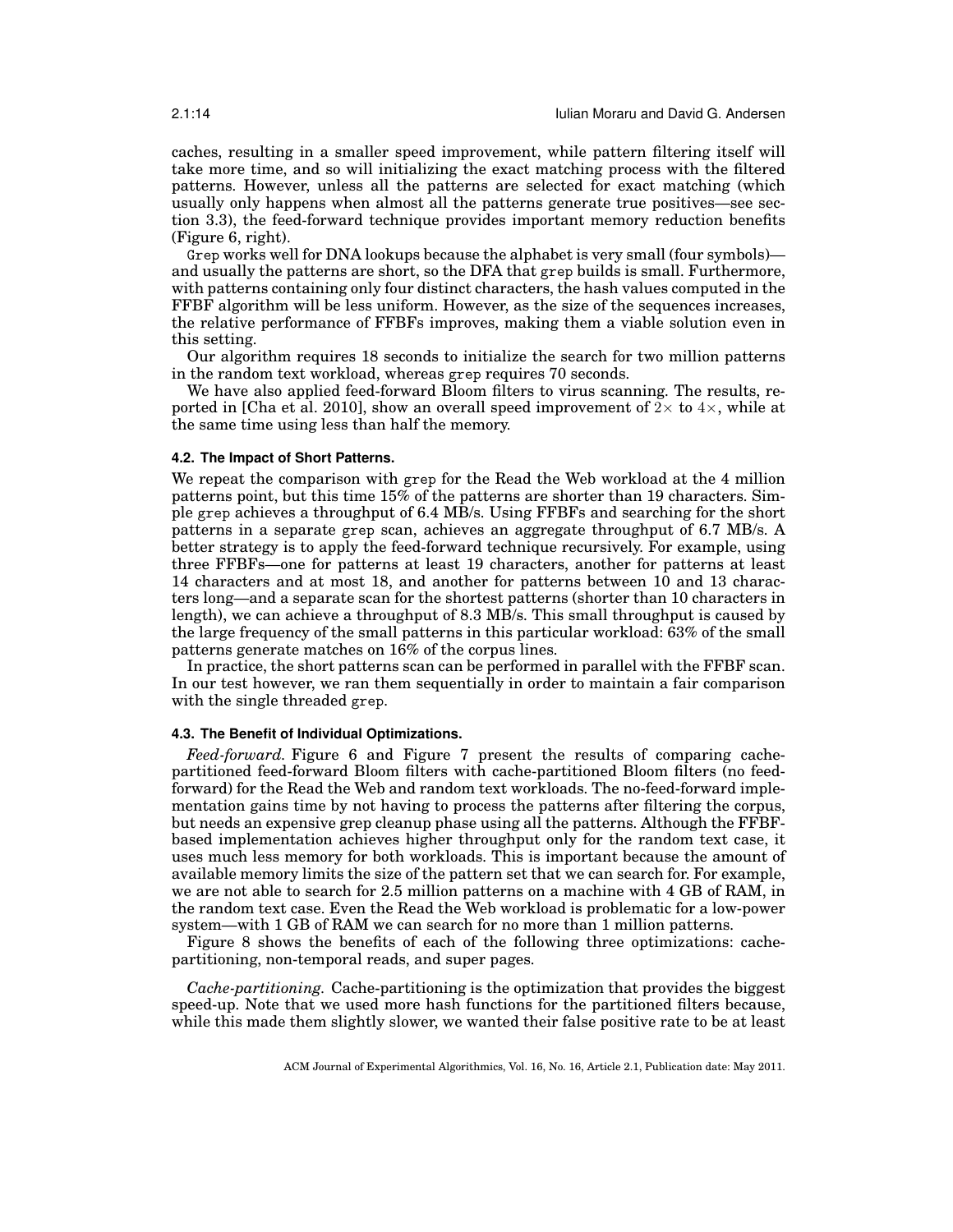

<span id="page-14-0"></span>Fig. 8. The graph shows the benefit of each optimization: CP (cache-partitioning), SP (super pages), and NTR (non-temporal reads). The filters were run on 114 MB of random ASCII text, for different numbers of 19-character patterns. The cache-partitioned filters use five hash functions (two of which are for the cache-resident part) while the non-partitioned filter uses four. They are of similar size: 32 MB for the nonpartitioned Bloom filter, and 2 + 32 MB for the cache-partitioned ones.

| Filter Type | # Hashes |           | FP Rate   Throught  |
|-------------|----------|-----------|---------------------|
| Classic     |          | $0.205\%$ | $19 \text{ MB/s}$   |
| Partitioned | 4        | $0.584\%$ | $41.2 \text{ MB/s}$ |
| Partitioned | 5        | 0.039%    | $41.1 \text{ MB/s}$ |

Fig. 9. FP rates for cache-partitioned and classic Bloom filters, for random text, 3M patterns.

<span id="page-14-1"></span>

<span id="page-14-2"></span>Fig. 10. Cache misses (measured with the Linux perf performance counters) when scanning the random ASCII corpus. Note the logarithmic scale on the Y axis.

as small as that of the non-partitioned filter. The table in Figure [9](#page-14-1) compares the false positive rates of the two Bloom filter variants for 3 million patterns. Figure [10](#page-14-2) shows a comparison of the number of cache misses when scanning the random ASCII corpus with both a classic and a cache-partitioned Bloom filter, as well as with grep.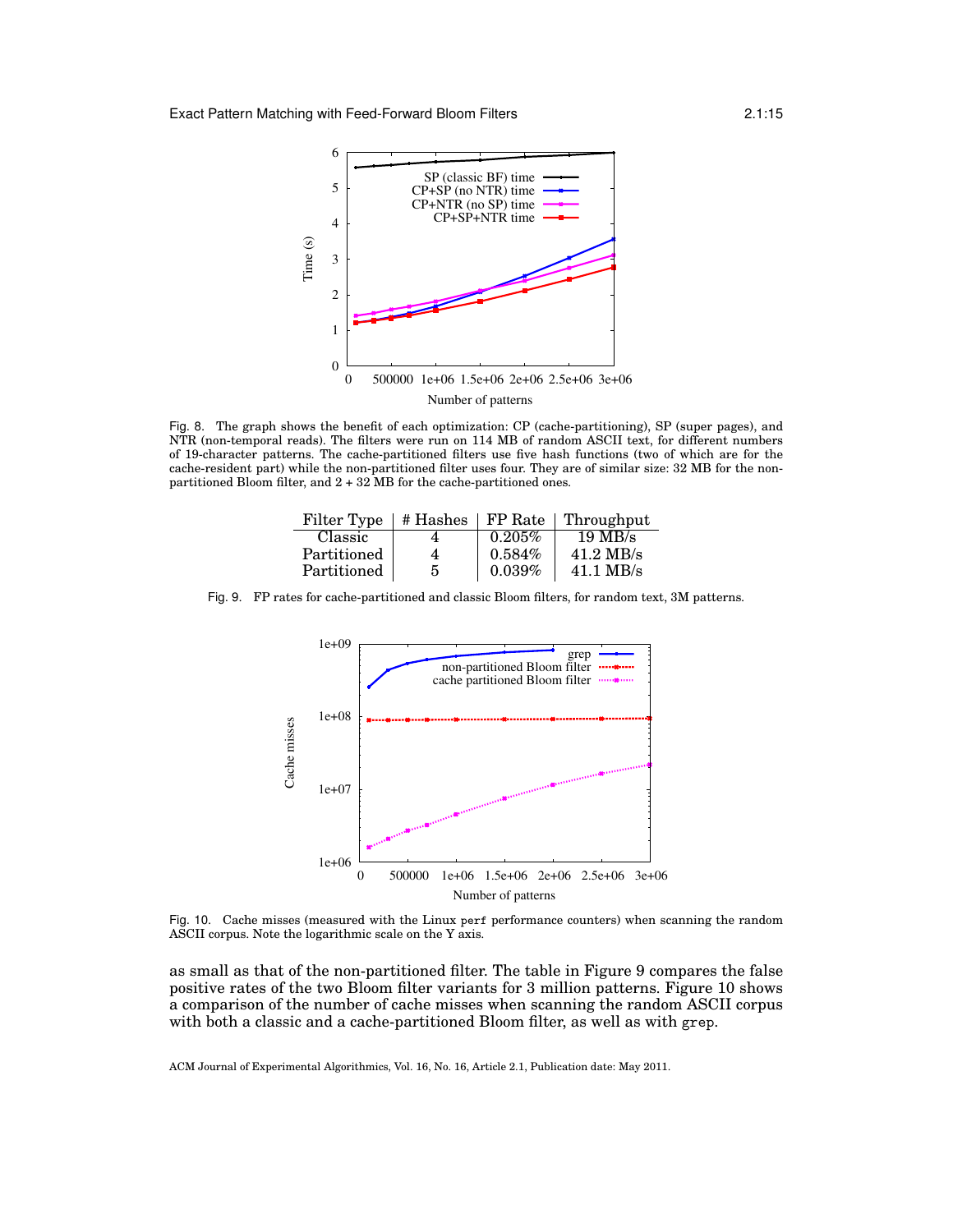*Super pages.* Using super pages provides an almost constant time reduction, since most of the TLB misses are triggered by one of the first Bloom filter lookups—even the cache-resident part of the filter is too large for all its 4 KB pages to fit in the TLB.

*Non-temporal reads.* As the number of patterns increases, the non-temporal reads optimization becomes more important, because there are more accesses to the nonresident part of the filter. When non-temporal reads are not used, these accesses determine fragments of the cache-resident part to be evicted from cache, and this produces cache misses during the critical first lookups.

### <span id="page-15-1"></span>**4.4. GPU Performance**

We test the feed-forward Bloom filter implementation described in section [3.6](#page-10-1) on an Nvidia Tesla C2050 device with 448 cores and 2.6 GB of memory. We run the final exact-matching phase (using grep) on the host system (with an Intel Xeon E5620 CPU).

Figure [11](#page-15-2) summarizes the results for the Read the Web and random text workloads. For the Read the Web workload, the dominant component of the running time (60%) is spent performing the last phase exact matching grep. For the random text workloads, the feed-forward false positive rate is zero, so the running time consists entirely of feed-forward Bloom filter scanning on the GPU. Note the very high throughputs achieved for both workloads, even when searching for 100 million patterns. By contrast, traditional algorithms would require hundreds of gigabytes of memory to scan for the same number of patterns simultaneously, thus being unfeasible.

| Workload                          | Throughput |
|-----------------------------------|------------|
| Read the Web, 4 million patterns  | $205$ MB/s |
| Random text, 3 million patterns   | 582 MB/s   |
| Random text, 100 million patterns | $178$ MB/s |

<span id="page-15-2"></span>Fig. 11. Multiple pattern matching with feed-forward Bloom filters on an Nvidia Tesla C2050 GPU.

#### <span id="page-15-0"></span>**4.5. Choosing Parameters for Feed-Forward Bloom Filters.**

In this section we describe the way we choose the feed-forward Bloom filter parameters. The size of the bit vectors and their partitioning depend on:

- The amount of memory we are willing to allocate for the filter.
- The number of TLB entries for super pages. If the required number of super pages is too large, there will be a TLB miss penalty that will add to the average filter lookup time.
- The size of the largest CPU cache. We determined empirically that for CPUs with large caches, the filter is faster when we don't use the entire cache. This is because there will usually be some cache contention between the Bloom filter and other processes or other parts of the program (e.g. reading the input data). In our case, since our hash functions are faster if the size of their codomain is a power of 2, we used half of the available L2 cache. For CPUs with small caches on the other hand, using less than the entire cache may produce too many false positives in the first part of the filter for cache-partitioning to provide any benefit.

The sizes of the two bit vectors used by the feed-forward Bloom filter may differ. However, if memory is not very limited, making them equal is convenient for the reasons presented above.

The number of hash functions affects not only the false positive rate of the filter, but also its speed—even with the efficient hash function computation scheme that we use, too many hash functions may cause too many memory accesses, while too few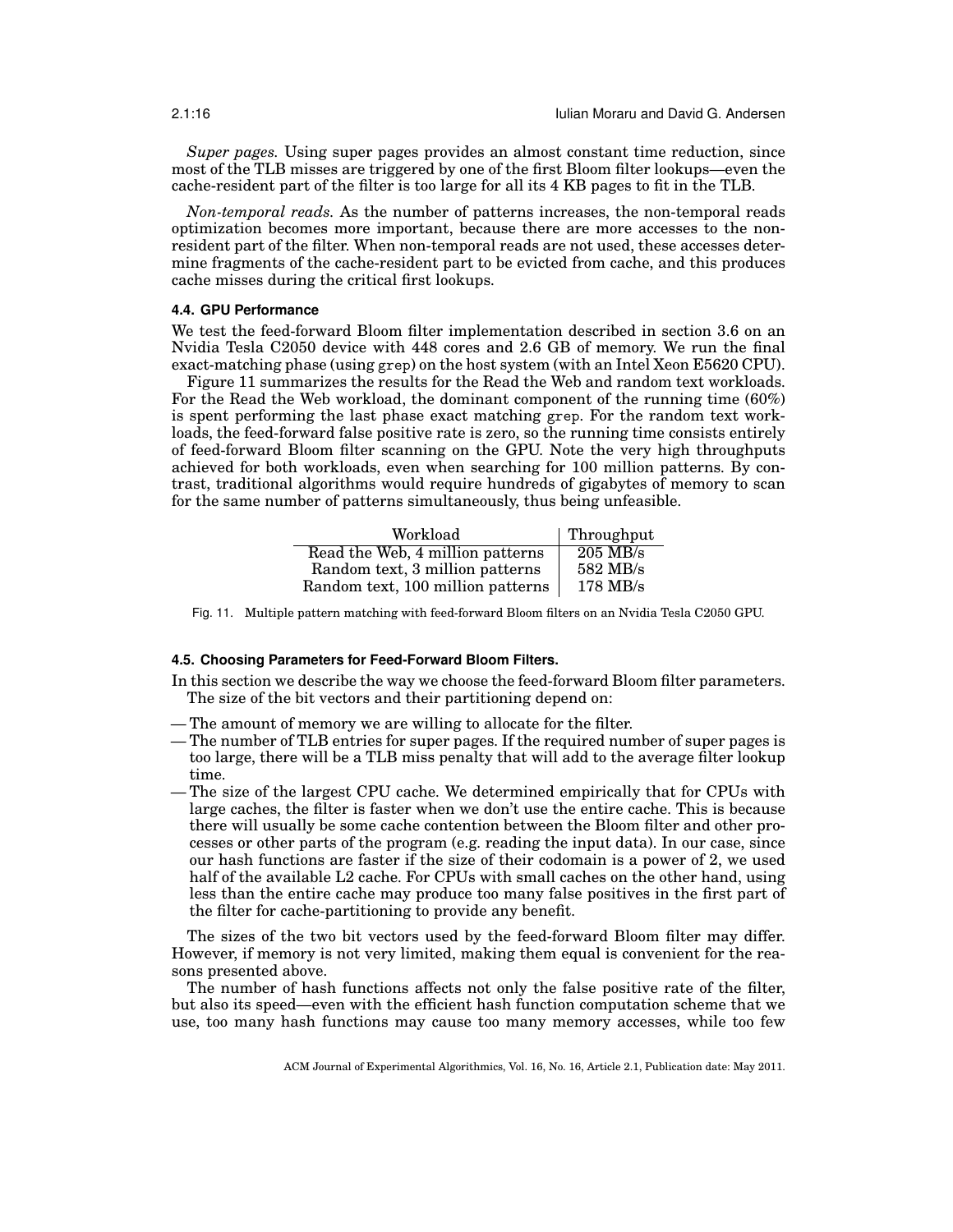

<span id="page-16-0"></span>Fig. 12. The ratio between the speed of scanning using cache-partitioned Bloom filters with different numbers of hash functions and the speed of the optimal (fastest) setting. The filtered corpus contains 114 MB of random ASCII text. The predicted line shows the speed of the filter using the setting that the mathematical model of the average filter lookup time deems to be the fastest.

hash functions for the cache resident part will determine many tests against noncache-resident memory. The expected lookup time model that we presented in section [3.4](#page-9-0) is useful for determining how many hash functions to use in each section of the feed-forward Bloom filter, if we aim for optimal speed. Figure [12](#page-16-0) shows a comparison between the speed of the fastest filter and that of the filter that uses the settings recommended by our model.[8](#page-16-1)

After determining the settings that provide the best speed, the desired false positive rate can be achieved by increasing the number of hash functions in the non-resident part—assuming a low true positive rate, lookups in this section have little influence on the speed of the filter. Notice the large decrease of the false positive rate reported in the table in Figure [9](#page-14-1) after adding just one more hash function to the non-resident section of the filter.

Finally, the last parameter we need to determine is how to partition the input corpus, i.e., how many input items (e.g. text lines) to scan before performing the grep cleanup phase. A coarse partitioning implies fewer cleanup runs, while a finer partitioning determines these runs to be shorter, because the feed-forward false positive rate will be smaller, as explained in section [3.2.](#page-5-0) As seen in section [4.1,](#page-11-2) this is highly application specific, and therefore we do not attempt to find a general solution. We mention that for workloads approaching the ideal case (i.e., patterns that are very different from each other), the partitioning can be vey coarse (hundreds of gigabytes or even terabytes, as seen in section [3.2\)](#page-5-0).

<span id="page-16-1"></span><sup>&</sup>lt;sup>8</sup>The parameters that we used for modeling the behavior of the Intel Core 2 Quad Q6600 CPU are: 14 cycles for an L1 miss, 165 cycles for an L2 miss and 6 cycles for a branch misprediction.

ACM Journal of Experimental Algorithmics, Vol. 16, No. 16, Article 2.1, Publication date: May 2011.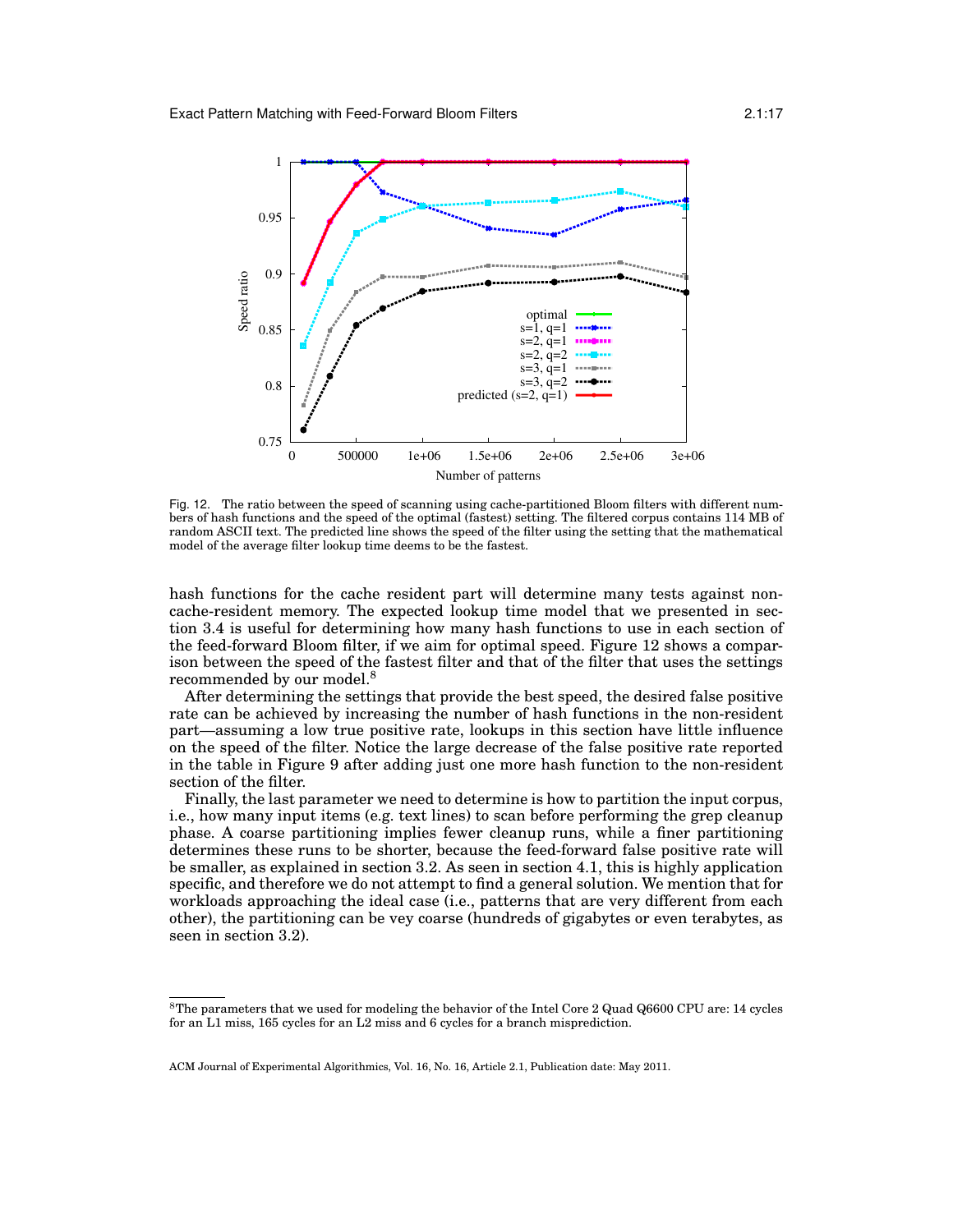### **5. CONCLUSION**

We have presented a new algorithm for exact pattern matching based on two Bloom filter enhancements: (1) feed-forward and (2) CPU architecture aware design and implementation. This algorithm substantially reduces scan time and memory requirements when compared with traditional DFA-based multiple pattern matching algorithms, especially for large numbers of patterns that generate relatively few matches.

## **REFERENCES**

- <span id="page-17-2"></span>AHO, A. V. AND CORASICK, M. J. 1975. Efficient string matching: An aid to bibliographic search. *Communications of the ACM 18,* 6, 333–340.
- <span id="page-17-4"></span>ANDERSEN, D. G., FRANKLIN, J., KAMINSKY, M., PHANISHAYEE, A., TAN, L., AND VASUDEVAN, V. 2009. FAWN: A fast array of wimpy nodes. In *Proc. 22nd ACM Symposium on Operating Systems Principles (SOSP)*. Big Sky, MT.
- <span id="page-17-5"></span>BLOOM, B. H. 1970. Space/time trade-offs in hash coding with allowable errors. *Communications of the ACM 13,* 7, 422–426.
- <span id="page-17-6"></span>BOYER, R. S. AND MOORE, J. S. 1977. A fast string searching algorithm. *Communications of the ACM 20,* 10, 762–772.
- <span id="page-17-16"></span>CHA, S. K., MORARU, I., JANG, J., TRUELOVE, J., BRUMLEY, D., AND ANDERSEN, D. G. 2010. SplitScreen: Enabling efficient, distributed malware detection. In *Proc. 7th USENIX NSDI*. San Jose, CA.
- <span id="page-17-13"></span>CHAZELLE, B., KILIAN, J., RUBINFELD, R., TAL, A., AND BOY, O. 2004. The bloomier filter: An efficient data structure for static support lookup tables. In *In Proceedings of the Fifteenth Annual ACM-SIAM Symposium on Discrete Algorithms (SODA)*. 30– 39.
- <span id="page-17-17"></span>COHEN, J. D. 1997. Recursive hashing functions for n-grams. *ACM Transactions on Information Systems 15,* 3, 291–320.
- <span id="page-17-15"></span>COHEN, S. AND MATIAS, Y. 2003. Spectral bloom filters. In *Proceedings of the 2003 ACM SIGMOD international conference on Management of data*. ACM, 241–252.
- <span id="page-17-3"></span>COMMENTZ-WALTER, B. 1979. A string matching algorithm fast on the average. In *Proceedings of the 6th Colloquium, on Automata, Languages and Programming*. Springer-Verlag, London, UK, 118–132.
- <span id="page-17-12"></span>FAN, L., CAO, P., ALMEIDA, J., AND BRODER, A. Z. 1998. Summary cache: A scalable wide-area Web cache sharing protocol. In *Proc. ACM SIGCOMM*. Vancouver, British Columbia, Canada, 254–265.
- <span id="page-17-11"></span>HAO, F., KODIALAM, M., AND LAKSHMAN, T. V. 2007. Building high accuracy bloom filters using partitioned hashing. *SIGMETRICS Performance Evaluation Review*, 277–288.
- <span id="page-17-8"></span>KARP, R. M. AND RABIN, M. O. 1987. Efficient randomized pattern-matching algorithms. *IBM Journal of Research Developments* 2, 249–260.
- <span id="page-17-7"></span>KIM, S. AND KIM, Y. 1999. A Fast Multiple String-Pattern Matching Algorithm. In *Proceedings of the 17th AoM/IAoM Conference on Computer Science*.
- <span id="page-17-14"></span>KIRSCH, A. AND MITZENMACHER, M. 2006. Distance-sensitive bloom filters. In *In Proceedings of the Eighth Workshop on Algorithm Engineering and Experiments (ALENEX)*.
- <span id="page-17-10"></span>KIRSCH, A. AND MITZENMACHER, M. 2008. Less hashing, same performance: Building a better bloom filter. *Random Structures & Algorithms 33,* 2, 187–218.
- <span id="page-17-0"></span>LIN, P.-C., LI, Z.-X., LIN, Y.-D., AND LAI, Y.-C. 2006. Profiling and accelerating string matching algorithms in three network content security applications. *IEEE Communications Surveys & Tutorials 8*.

<span id="page-17-1"></span>MANGALAM, H. 2002. tacg - a grep for dna. *BMC Bioinformatics 3,* 1, 8.

<span id="page-17-9"></span>MUTH, R. AND MANBER, U. 1996. Approximate multiple string search. In *Proceedings*